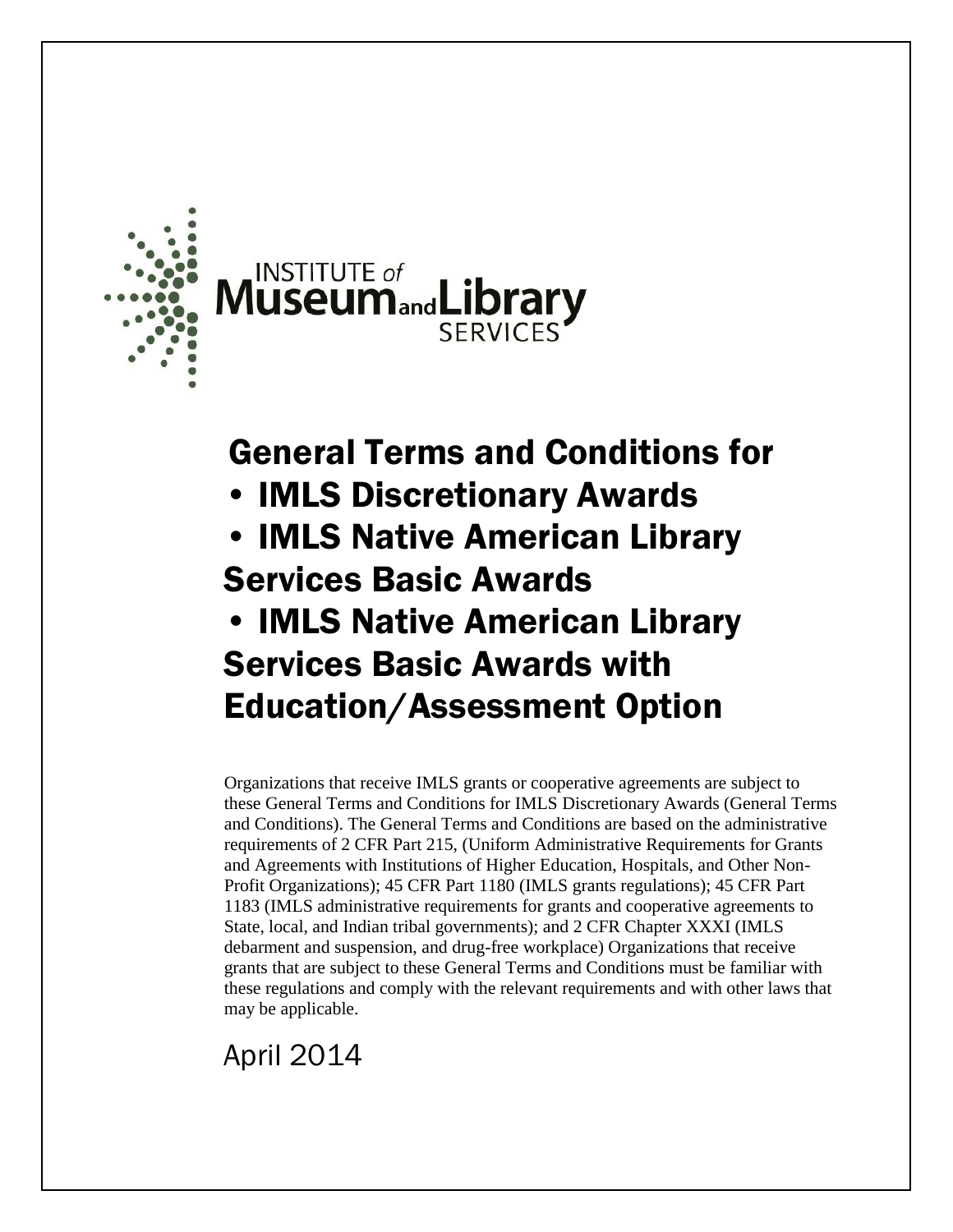### **Contents**

| 5. Do I have to comply with the Federal Funding Accountability and Transparency Act (FFATA)?  2 |
|-------------------------------------------------------------------------------------------------|
|                                                                                                 |
|                                                                                                 |
|                                                                                                 |
|                                                                                                 |
|                                                                                                 |
|                                                                                                 |
|                                                                                                 |
|                                                                                                 |
| 14. What are the requirements for my organization's financial management system?  8             |
|                                                                                                 |
|                                                                                                 |
|                                                                                                 |
|                                                                                                 |
|                                                                                                 |
|                                                                                                 |
| 23. Are there specific requirements for your sharing of results and work products, and what     |
|                                                                                                 |
|                                                                                                 |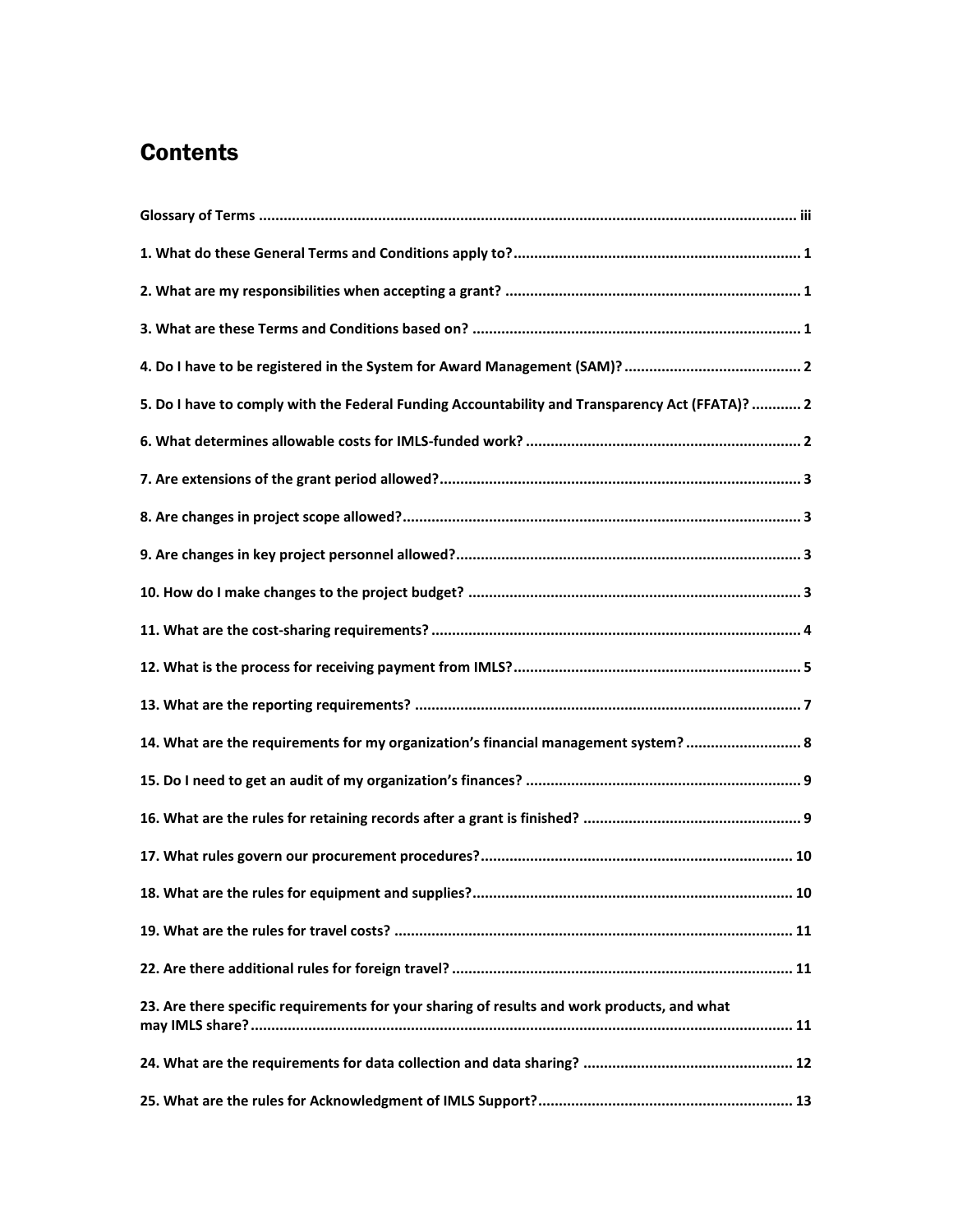| 26. What are the intellectual property and data rules for products that result from IMLS grants?  14 |
|------------------------------------------------------------------------------------------------------|
|                                                                                                      |
|                                                                                                      |
|                                                                                                      |
|                                                                                                      |
| 31. How do I proceed if this document contradicts other IMLS materials related to grants? 17         |
| 32. What are the government-wide requirements for implementing federal grants?  17                   |
|                                                                                                      |
|                                                                                                      |
|                                                                                                      |
|                                                                                                      |
|                                                                                                      |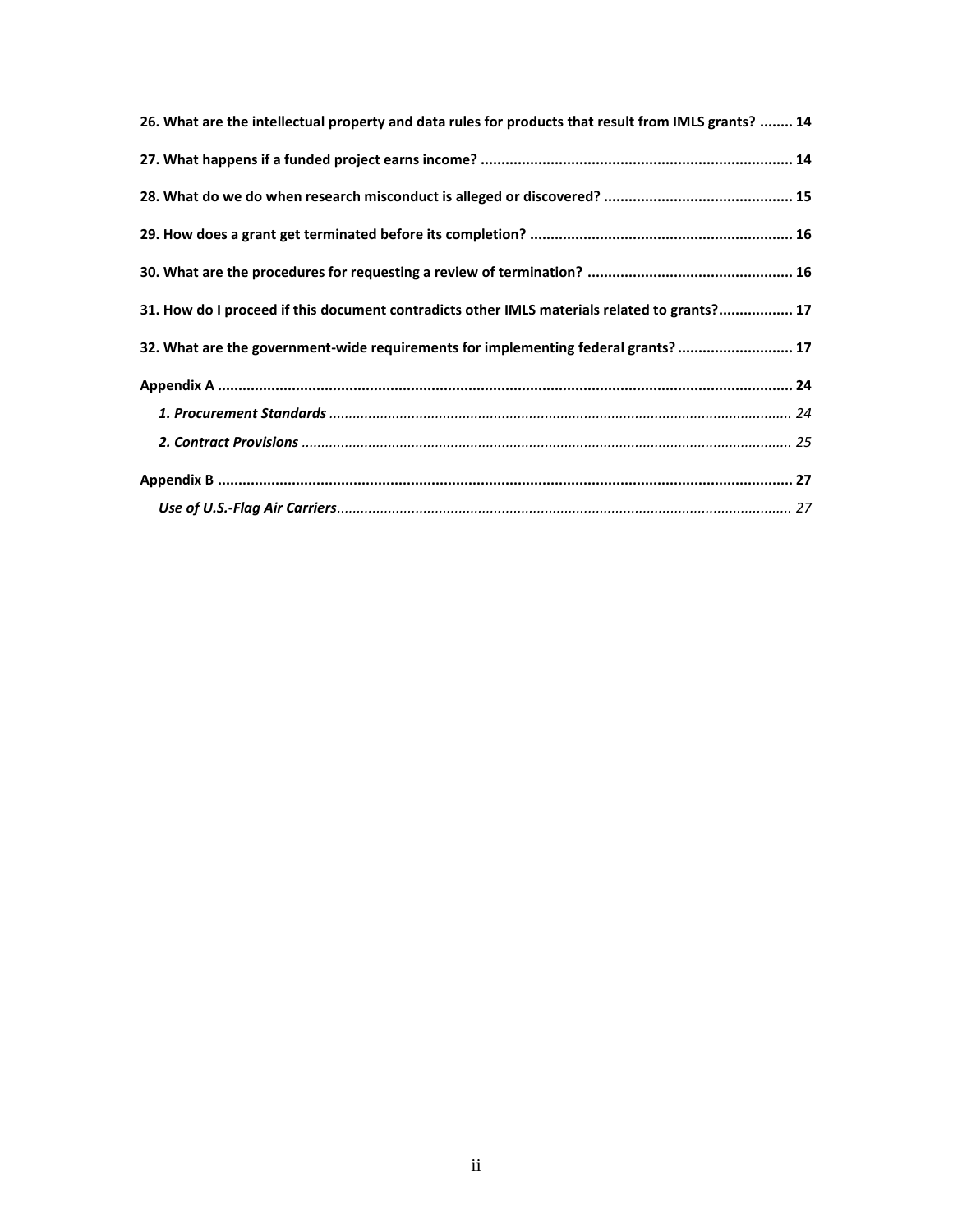### <span id="page-3-0"></span>Glossary of Terms

**Authorized Representative/Authorized Organization Representative/Certified Authorizing Official** - An official of the institution with the authority, in accordance with applicable law and requirements, to apply for federal support and/or enter into agreements and/or sign grant-related documents.

**Cash Contributions** - The grantee's cash outlay for budgeted project activities, including the outlay of money contributed to the grantee by third parties.

**Central Contractor Registration (CCR)** - See "System for Award Management."

**Cost Sharing -** The portion of the costs of a project not charged to IMLS funds. This would include cash contributions (as defined above), the value of grantee contributions of property and services (valued in accordance with the applicable cost principles), and the value of third-party in-kind contributions.

**Data Universal Numbering System (D-U-N-S®) Number** - The nine-digit number established and assigned by Dun and Bradstreet, Inc. (D&B) to give business entities a unique designation. A D-U-N-S® Number may be obtained from D&B by telephone or the Internet (currently at http://fedgov.dnb.com/webform).

**Debarment** - An action taken by an agency to exclude an organization from participating in Federal grants and contracts. (IMLS debarment and suspension regulations are found at 2 CFR Part 3185 and 2 CFR Part 180).

**Equipment** - Tangible non-expendable personal property having a useful life of more than one year and an acquisition cost of \$5,000 or more per unit.

**FFATA** - The Federal Funding Accountability and Transparency Act, as amended (currently at www.fsrs.gov).

**Grant** - A legal instrument of financial assistance between IMLS and a recipient to enter into a relationship that enables the recipient to carry out a public purpose.

**Grant Period** - The span of time designated in the grant award notification or an amendment, during which you, as the grantee, have the authority to obligate grant funds and undertake project activities.

**Grantee** - The organization to which a grant is awarded and which is accountable for the use of the funds provided.

**Indian tribe** - "Indian tribe" means any tribe, band, nation, or other organized group or community, including any Alaska native village, regional corporation, or village corporation (as defined in, or established pursuant to, the Alaska Native Claims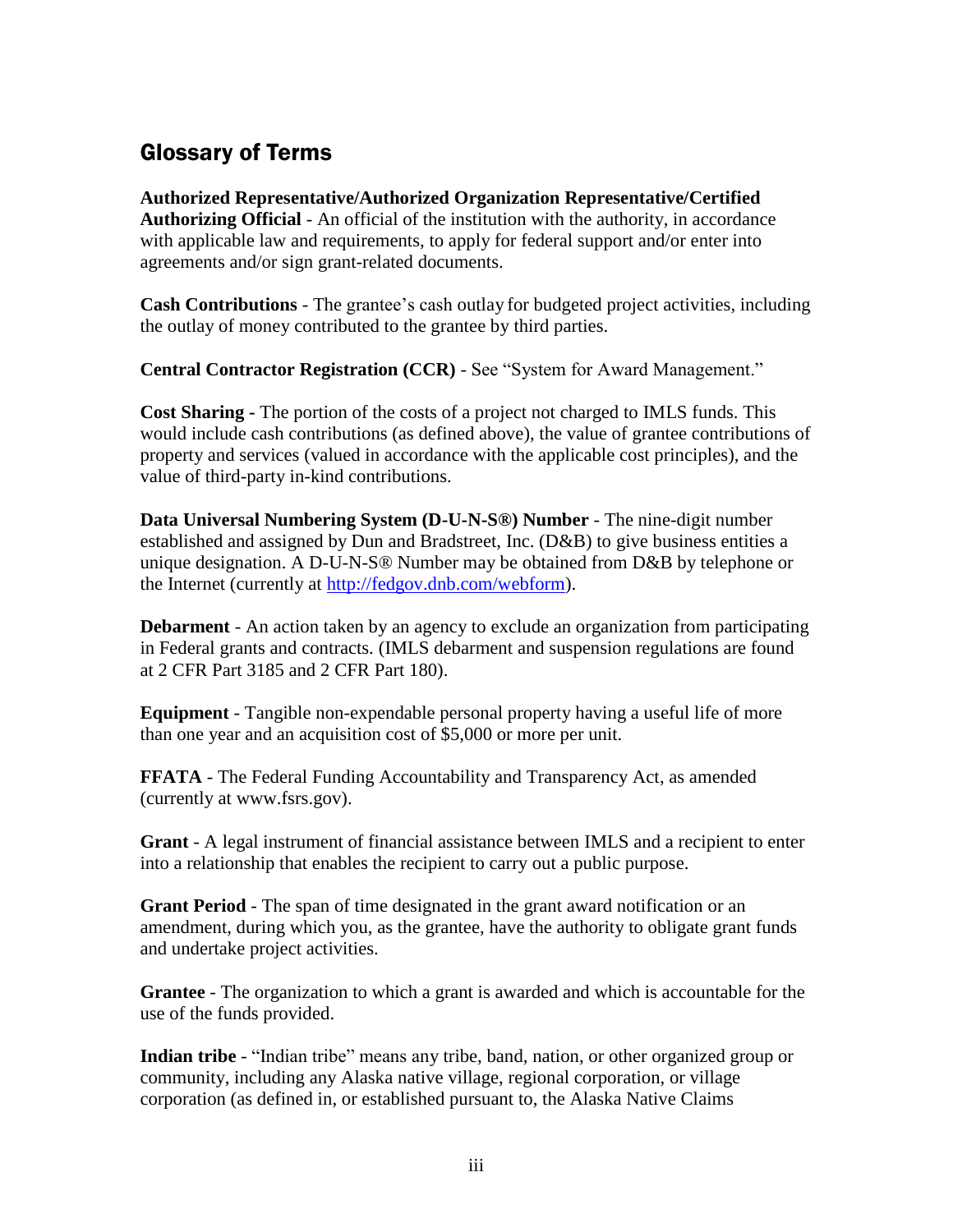Settlement Act (43 U.S.C. 1601 et. seq.)), which is recognized by the Secretary of the Interior as eligible for the special programs and services provided by the Unites States to Indians because of their status as Indians.

**In-Kind Contributions** - The value of non-cash contributions provided by non-Federal third parties. In-kind contributions may be in the form of real property, equipment, supplies and other expendable property, and the value of goods and services directly benefiting and specifically identifiable to the project.

**Intangible Property** - Property that includes, but is not limited to, trademarks, copyrights, patents and patent applications.

**Obligation** - The amount of orders placed, contracts awarded, goods and services received, and similar transactions during the grant period that will require payment during the same or future period.

**Program Officer** - The IMLS program staff member designated in the cover letter of the official grant award package as the person responsible for the oversight of the grant.

**Program Income** - Gross income earned by a grantee that is directly earned as a result of the grant. It includes but is not limited to income from fees for services performed and from the sale of items created under a grant, usage or rental fees for equipment or property acquired under a grant, and license fees and royalties from patents and copyrights.

**Project Funds** - Both the federal and non-federal funds that are used to cover the cost of budgeted project activities.

**Simplified Acquisition Threshold** - This term replaces "small purchase threshold," and the threshold is currently set at \$150,000 [2 CFR 2.101]. (See "Contract Provisions" in the Appendix to these General Terms and Conditions.)

**State** - Each of the 50 States of the United States, the District of Columbia, the Commonwealth of Puerto Rico, the U.S. Virgin Islands, Guam, American Samoa, the Commonwealth of the Northern Mariana Islands, the Republic of the Marshall Islands, the Federated States of Micronesia, and the Republic of Palau.

**Subgrant** - An award of financial assistance in the form of money or property, made under a grant by a grantee to an eligible sub-recipient or by a sub-recipient to a lower-tier sub-recipient. The term does not include the procurement of goods and services. **Discretionary program grantees of the Office of Museum Services (OMS) and the Office of Library Services (OLS) do not have the authority to make subgrants (regrant) with funds they have received from IMLS (45 C.F.R. §1180.55).**

**Supplies** - All personal property, excluding equipment and intangible property as defined in this glossary.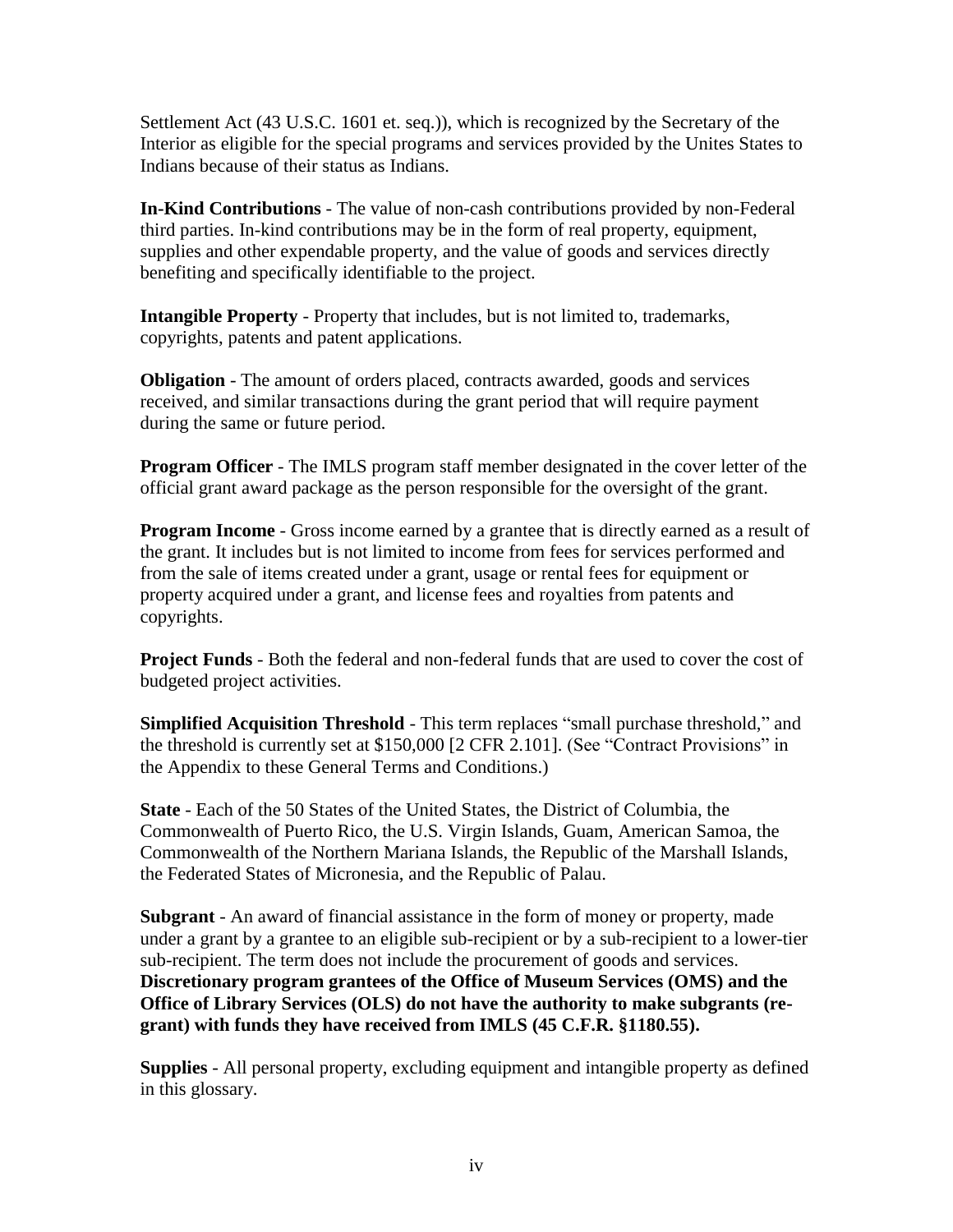**Suspension of an organization** - An action taken by an agency that immediately prohibits an organization from participating in Federal grants and contracts for a temporary period, pending completion of an agency investigation and any judicial or administrative proceedings. (IMLS debarment and suspension regulations are found at 2 CFR Part 3185 and 2 CFR Part 180).

**Suspension of a grant** - The temporary withdrawal of federal sponsorship. This includes the withdrawal of authority to incur expenditures against grant funds, pending corrective action or a decision to terminate the grant.

**System for Award Management (SAM)** - The federal repository into which an entity must provide information required in order to conduct business as a recipient. This information was previously collected at the Central Contractor Registration (CCR) repository. Additional information about registration procedures may be found at the SAM Internet site (currently at https://www.sam.gov).

**Termination** - Cancellation of federal sponsorship of a project, including the withdrawal of authority to incur expenditures against previously awarded grant funds prior to the planned end of the grant period.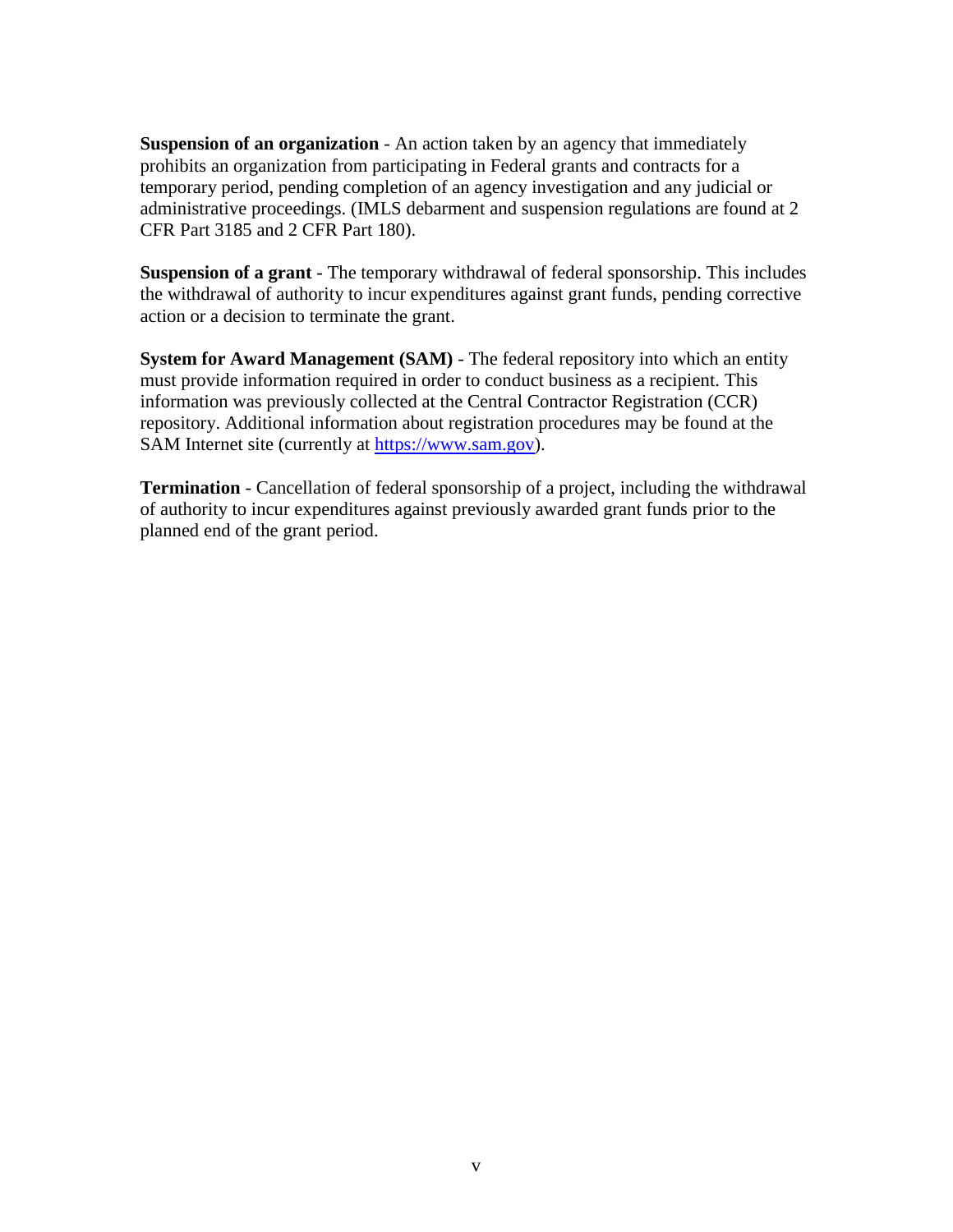### <span id="page-6-0"></span>1. What do these General Terms and Conditions apply to?

These General Terms and Conditions apply to grants that IMLS issues to private nonprofit organizations; institutions of higher education; and state, local, and federally recognized Indian tribal governments (unless we designate in the grant award that a different set of IMLS General Terms and Conditions apply). The IMLS Library Grants to States Program has a separate set of award terms and conditions.

### <span id="page-6-1"></span>2. What are my responsibilities when accepting a grant?

In accepting an award, you assume the legal, financial, administrative, and programmatic responsibility for administering the award in accordance with these General Terms and Conditions and must comply with applicable laws, statutes, regulations, executive orders, OMB Circulars, and the terms of the award. You must also comply with the specific Assurances and Certifications that are part of a grant application.

While these General Terms and Conditions highlight those laws and requirements that apply most frequently to recipients of IMLS awards, you are responsible for following all applicable requirements of all other federal laws, executive orders, regulations, and policies governing this program, whether or not they are listed herein. Failure to comply could result in suspension or termination of the award, IMLS recovery of award funds, suspension/debarment of your organization, and/or other actions.

For reference, laws and requirements that relate specifically to IMLS grants include but are not limited to:

- IMLS's authorization statute (20 U.S.C. §9101 *et seq.*)
- IMLS's African American grant program statute (20 U.S.C. §80r-5)
- IMLS regulations (45 CFR Chapter XI and 2 CFR Chapter XXXI)
- IMLS appropriations laws

You assume responsibility for the conduct of project activities under an IMLS award, for adherence to the award conditions, for submitting financial and performance reports, and for informing IMLS during the course of the award of any significant programmatic, administrative, or financial problems that have arisen, including allegations of research misconduct. Forms, form instruction, and other guidance for successfully managing an IMLS discretionary grant are available on the IMLS website. You must also maintain documentation, which is subject to audit, of all activities and expenditures affecting the award.

### <span id="page-6-2"></span>3. What are these Terms and Conditions based on?

These General Terms and Conditions are based on the administrative requirements of 2 CFR Part 215; 45 CFR Part 1180; 45 CFR Part 1183; 2 CFR Chapter XXXI. The above regulations apply to the majority of IMLS discretionary awards. Organizations that receive IMLS grants or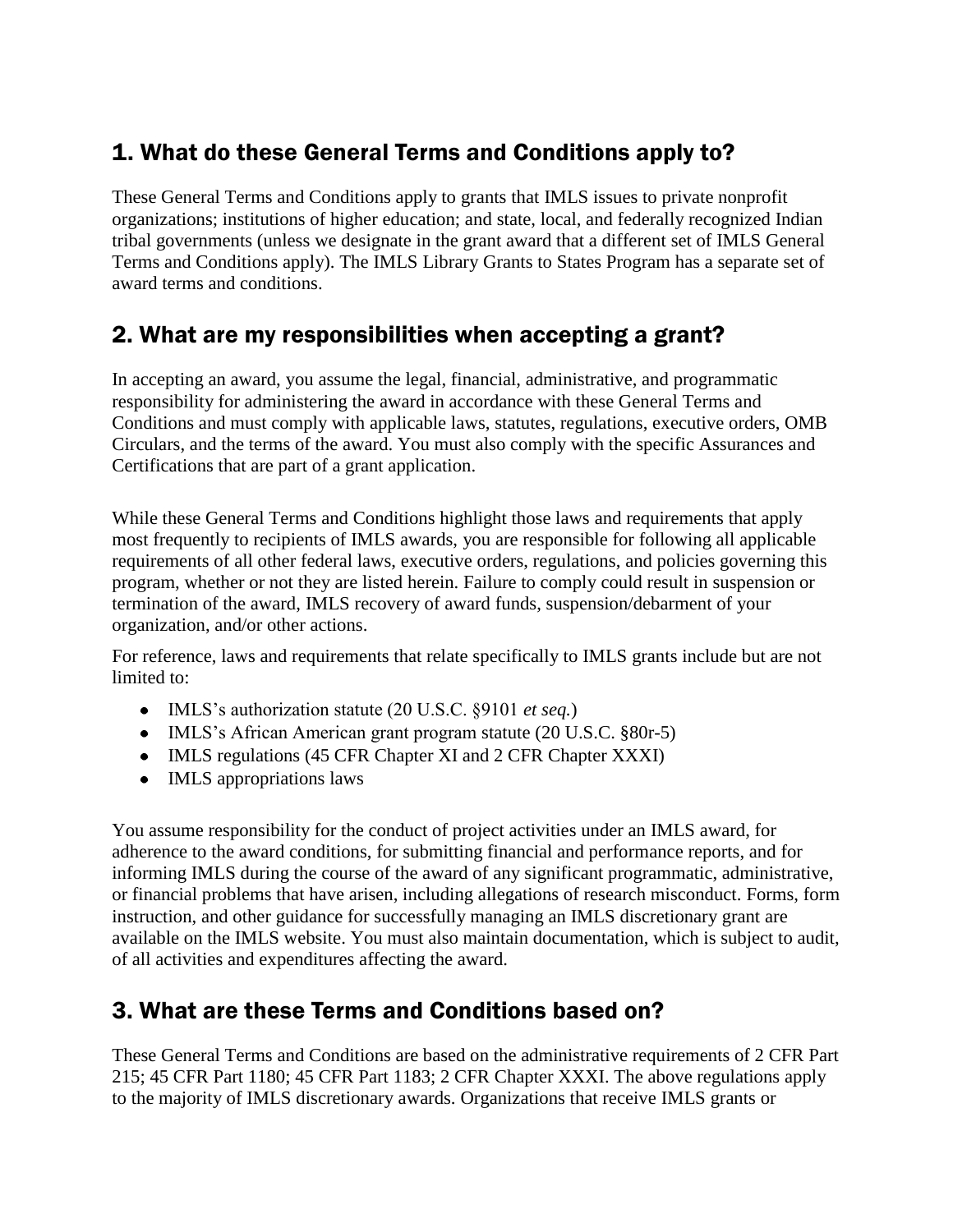cooperative agreements that are subject to these General Terms and Conditions must be familiar with these regulations and any other applicable laws and follow the relevant requirements.

### <span id="page-7-0"></span>4. Do I have to be registered in the System for Award Management (SAM)?

Grant payments cannot be made to organizations that do not hold current System for Award Management [\(www.SAM.gov\)](http://www.sam.gov/) registrations.

You must maintain your registration in SAM until you submit the final financial report required under this award or receive the final payment, whichever is later. This requires that you review and update the information at least annually after the initial registration, more frequently if required by changes in your information or by other guidance.

### <span id="page-7-1"></span>5. Do I have to comply with the Federal Funding Accountability and Transparency Act (FFATA)?

You must comply with the Federal Funding Accountability and Transparency Act (as implemented in 2 CFR Part 170) and report total compensation for each of your five most highly compensated executives for the preceding completed fiscal year, **if the following criteria are true for your organization** —

- More than 80 percent of annual gross revenues are from the federal government, and those revenues are greater than \$25M annually; and
- Compensation information is not already available through reporting to the Securities and Exchange Commission (SEC).

### <span id="page-7-2"></span>6. What determines allowable costs for IMLS-funded work?

Allowable costs and cost allocation methods for work performed under an IMLS grant must be determined in accordance with the applicable federal cost principles and the terms and conditions of the grant award.

The following circulars set forth the federal cost principles that apply to the various types of IMLS grantees:

- 2 CFR Part 220 Cost Principles for Educational Institutions (formerly OMB Circular A-21);
- 2 CFR Part 230 Cost Principles for Non-Profit Organizations (formerly OMB Circular A-122);
- 2 CFR Part 225 Cost Principles for State, Local, and Indian Tribal Governments (formerly OMB Circular A-87).

Copies of the cost principles may be obtained from [www.omb.gov.](http://www.omb.gov/)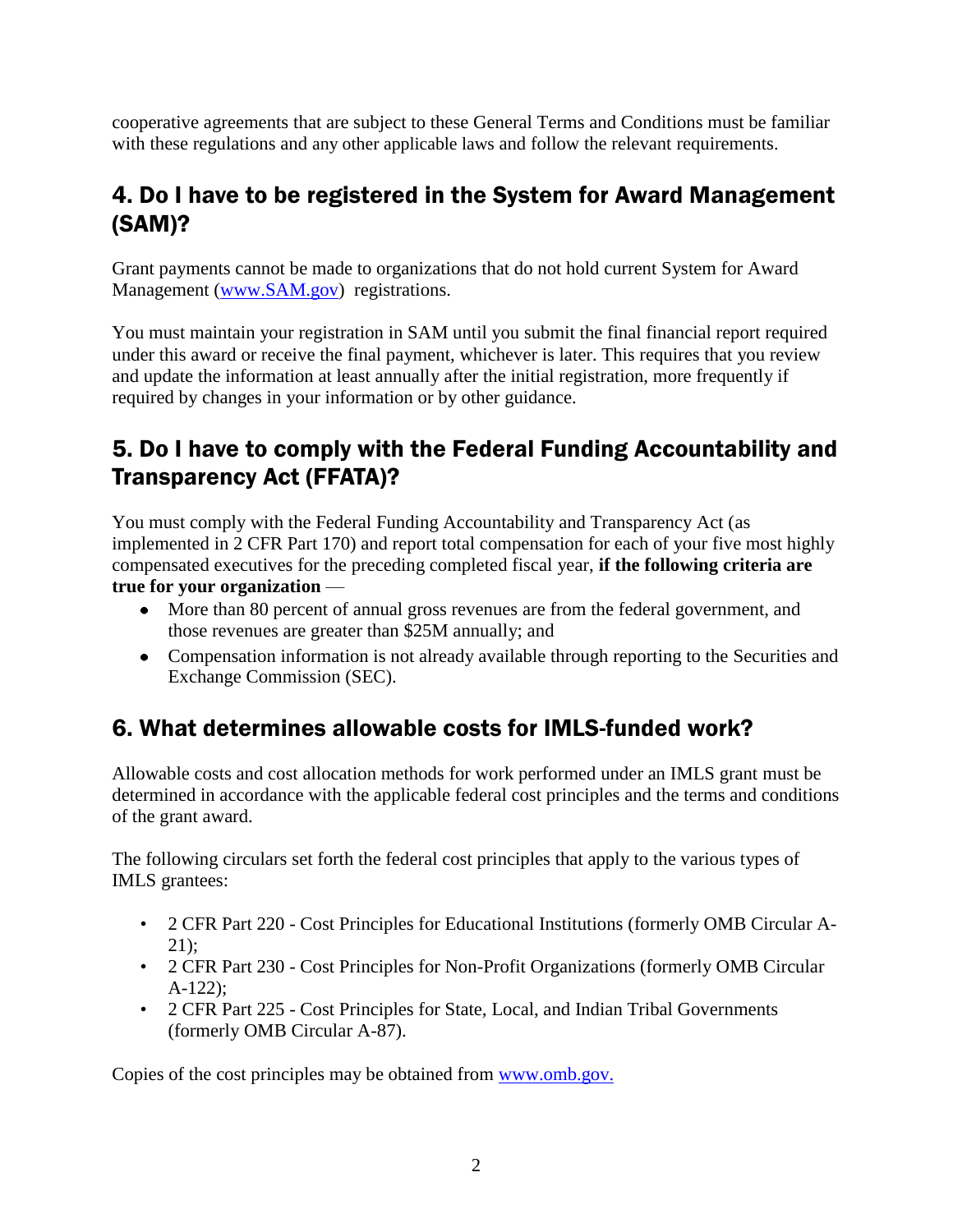### <span id="page-8-0"></span>7. Are extensions of the grant period allowed?

If you determine toward the end of a grant period that additional time is required to complete the original scope of the project with the funds already made available, an Authorized Representative/Authorized Organization Representative/Certified Authorizing Official of your institution may submit a request to the appropriate IMLS program officer to extend the grant for up to a year.

Extension requests must be made at least 30 calendar days prior to the original grant ending date and explain in detail the reason for the request. Extensions are not automatic and some IMLS programs do not allow extensions. We will inform you in writing as to whether an extension request has been granted. We do not typically extend a grant more than once.

### <span id="page-8-1"></span>8. Are changes in project scope allowed?

Any project that is carried out under a grant must be consistent with the scope of the approved proposal. The scope of a project encompasses the purpose for which the grant is undertaken, the subject matter, the treatment of the subject matter, the historical time frame of the project, the volume of material that will be studied/treated, and the products that are expected to result from grant activities. No changes may be made in the scope of a project without written approval from IMLS.

All requests for a change in the scope of a grant must be signed by an Authorized Representative/Authorized Organization Representative/Certified Authorizing Official and submitted to the appropriate IMLS program officer.

### <span id="page-8-2"></span>9. Are changes in key project personnel allowed?

The replacement of the project director or the co-director or other personnel specifically identified in the grant award notification, or a substantial reduction in the level of their effort (e.g., their unanticipated absence for more than three months, or a 25 percent reduction in the time devoted to the project), requires **prior** written approval from IMLS. When it is specifically required as a condition of a grant, written approval will also be needed for the replacement or the substantial reduction in the level of effort of other personnel whose work we deem critical to the project's successful completion.

All requests for approval of changes in key project personnel must be signed by an Authorized Representative/Authorized Organization Representative/Certified Authorizing Official and include evidence of the qualifications for replacement personnel.

### <span id="page-8-3"></span>10. How do I make changes to the project budget?

The project budget is the schedule of anticipated project expenditures that is approved by IMLS for carrying out the purposes of the grant. When you or a non-Federal third party supports a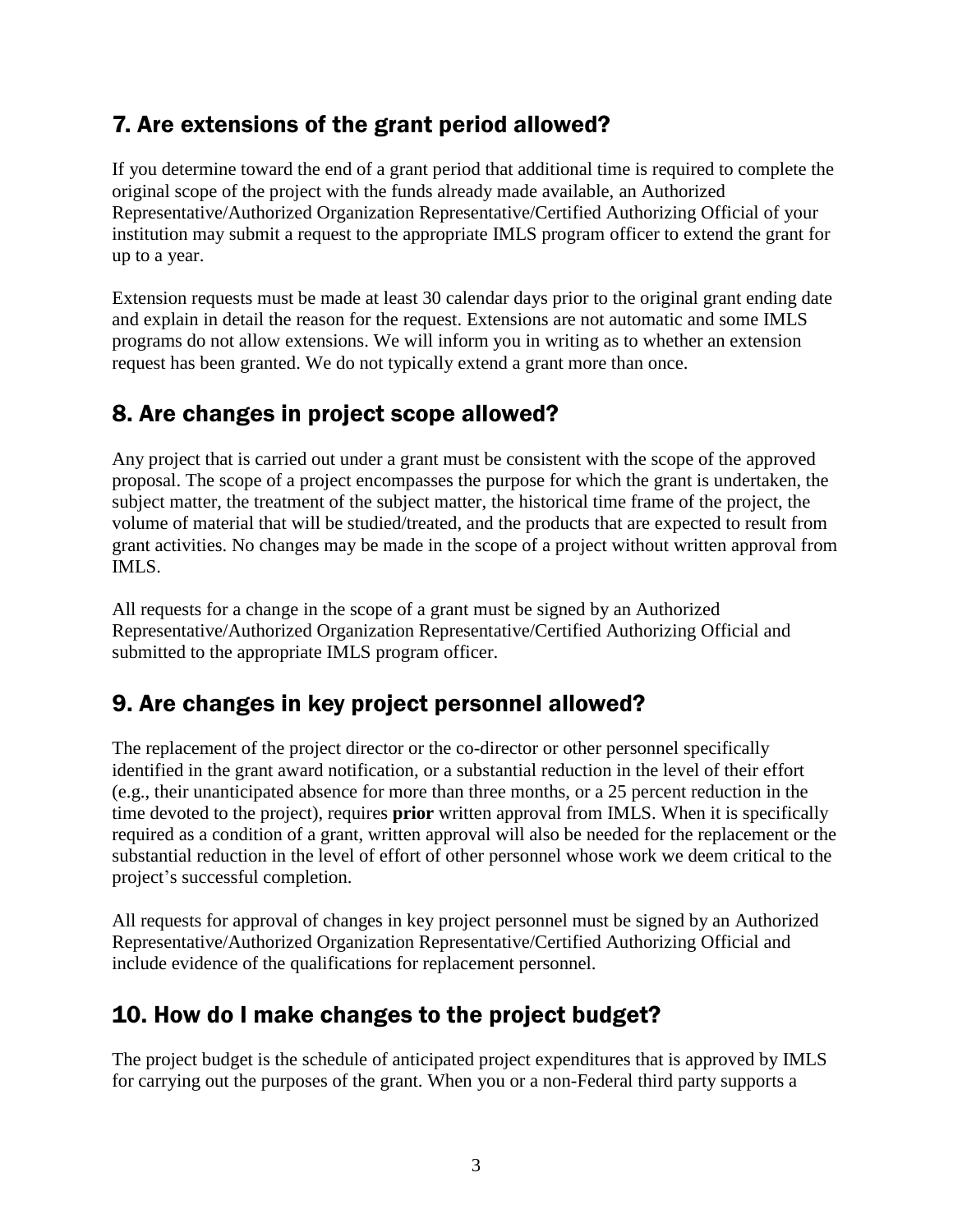portion of the project costs, the project budget includes that portion as well as the IMLS share of project expenses.

You must obtain prior written approval from the IMLS program officer whenever a budget change is necessary because of:

- a. a change in the scope or objectives of the project (see Article 8);
- b. the transfer to a third party (by contracting, or other means) of any work under a grant;<sup>1</sup>
- c. the addition of costs that are specifically disallowed by the terms and conditions of the grant award or for which the applicable cost principles require prior approval, e.g., the purchase of equipment, participant support costs, foreign travel;
- d. the transfer of funds among direct costs categories, or, if applicable, among separately budgeted programs, projects, functions or activities, when the federal share of project costs exceeds \$100,000 and the cumulative amount transferred exceeds 10 percent of the total current approved project budget (IMLS funds plus cost share); or
- e. the transfer of funds from stipends or training allowances to other budget categories.

All requests for budget revisions must be dated and signed by an Authorized Representative/Authorized Organization Representative/Certified Authorizing Official and submitted to the IMLS program officer.

Within 30 calendar days of receiving the request for budget revision, we will review the request and notify you whether or not it has been approved. If the budget revision is still under consideration at the end of 30 calendar days, we will inform you in writing of the date by which you may expect a decision.

### <span id="page-9-0"></span>11. What are the cost-sharing requirements?

**You are required to share in project expenses at the level indicated in the approved project budget.** You must also maintain auditable records of all project costs whether they are charged to grant funds or supported by cost-sharing contributions. Any proposed change in level of cost share must be submitted to IMLS for approval.

All cash and in-kind contributions to a project that you or a non-federal third party provide are acceptable as your cost share when such contributions are

- verifiable from your records;
- not included as contributions for any other federally assisted program;
- necessary and reasonable for the proper and efficient accomplishment of project objectives;
- types of charges considered allowable under the applicable cost principles;
- used to support activities that are included in the approved project work plan; and
- incurred during the grant period.

 $\overline{a}$  $1$  IMLS approval is not required for third-party transfers that were described in the approved project plan, or for the purchase of supplies, materials, or general support services.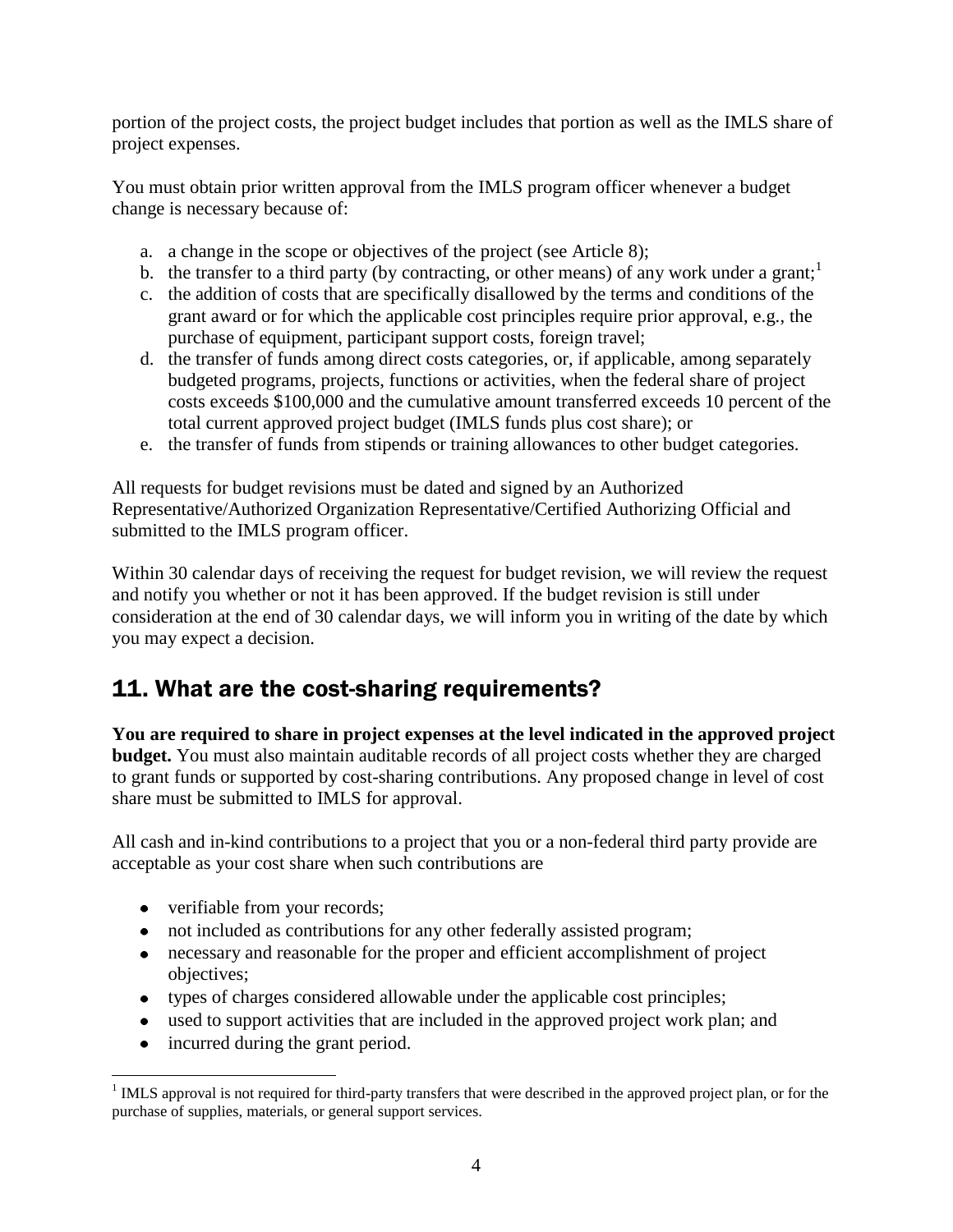Contributions, such as property, space, or services that you provide for a project must be valued in accordance with the applicable federal cost principles.

When your cost sharing includes non-federal third-party in-kind contributions, the basis for determining the value of volunteer services and donated property or space must be documented and must conform to the applicable federal cost principles.

Unless otherwise approved by IMLS, the following items are **not eligible** as cost share:

- other federal funds, including IMLS funds. This includes federal funds that have been subgranted or disbursed to you from another grantor;
- resources that have been used as cost share for another IMLS award or other federal program;
- contributions or gifts transferred to your organization that are restricted and cannot be used to support the project;
- gifts (testamentary or otherwise) that are not available to your organization during the project period.

### <span id="page-10-0"></span>12. What is the process for receiving payment from IMLS?

Grant payments cannot be made to organizations that do not hold current System for Award Managment registrations (SAM.gov). You must maintain the currency of your information in SAM from the time of application until submission of the final financial report required under an award or receipt of the final payment, whichever is later. Generally, you must renew SAM registration annually.

You will request payments with form SF270, Request for Advance or Reimbursement, which you can find on the IMLS website at http://www.imls.gov/recipients/administration.aspx and email it in PDF format to IMLS Grants Administration at grantsadmin@imls.gov.

If you do not have the capability to email PDF documents, forms may be mailed to Institute of Museum and Library Services Attn. Grants Administration 955 L'Enfant Plaza North, SW, Suite 4000 Washington, DC 20024-2135

If your SF270 form is incomplete or inaccurate, your payment will be delayed.

The SF270 must be signed by an Authorized Representative/Authorized Organization Representative/Certified Authorizing Official of your institution.

You may submit a payment request whenever grant funds are needed. Emailed payment requests are normally processed within ten business days. Mailed payment requests will take longer.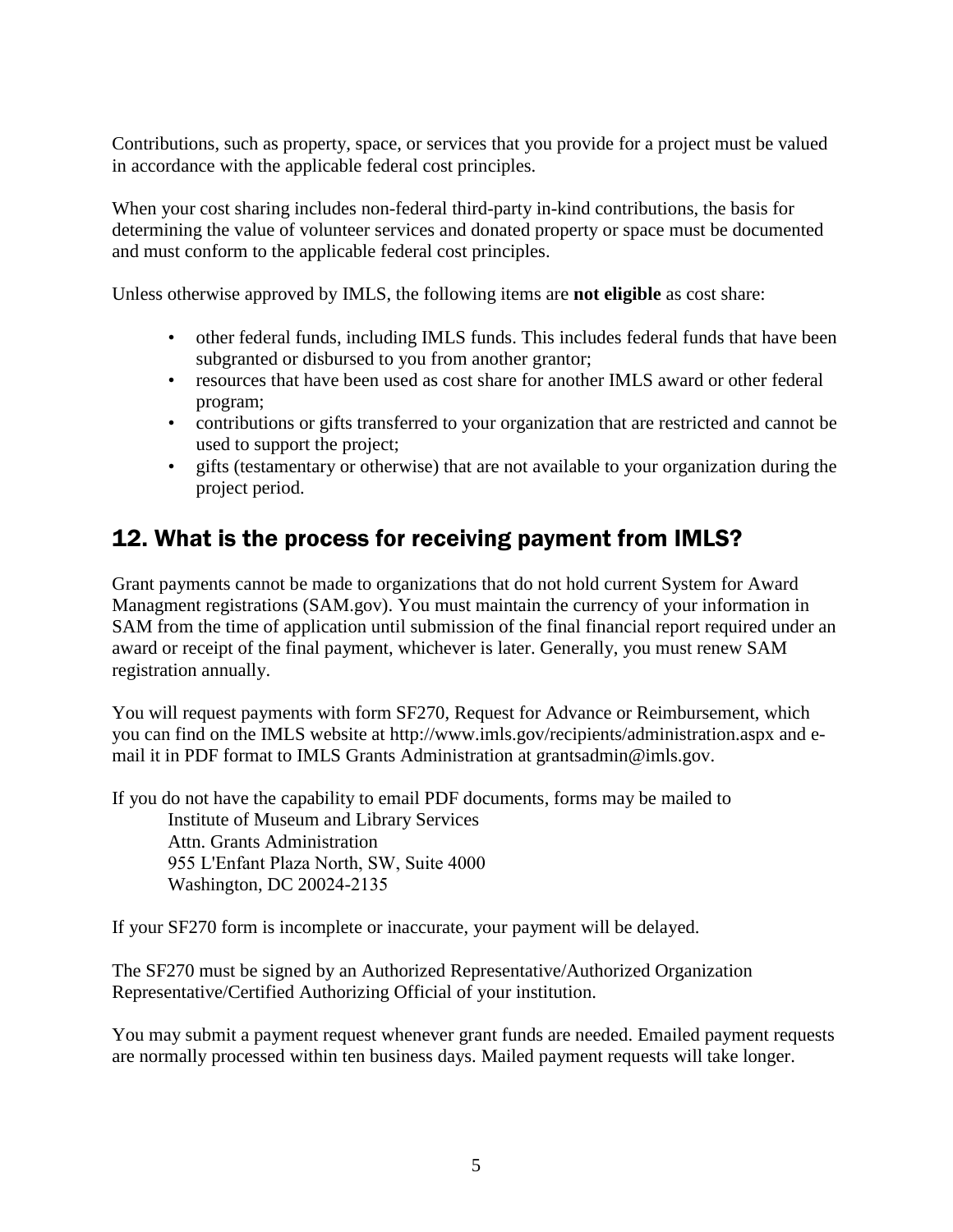To avoid possible delays in processing a payment request, you should explain unusually high payment requests when they are submitted to IMLS.

#### Advance Payment

Unless otherwise stated in the special terms and conditions of the grant award notification (or subsequent action), you are authorized to be paid on an advance basis through electronic funds transfer, provided that the following conditions exist:

- 1. Funds for the project period have been obligated in the form of a signed grant award notification;
- 2. You maintain or demonstrate the willingness to maintain written procedures that will minimize the time elapsing between the transfer of funds to you from the U.S. Treasury and your disbursement of such funds;
- 3. Your financial management system meets the standards for fund control and accountability prescribed in 2 CFR Part 215 (formerly OMB Circular A-110) or 45 CFR § 1183.20; and
- 4. Your SAM.gov registration is current and active.

Requests for advance payment must be limited to your immediate cash needs. Advance payments must be fully disbursed (example: checks written, signed, and issued to the payees) within 30 days of the date you receive the advance funds from the U.S. Treasury. Advance payment requests for must be submitted no earlier than 15 business days prior to the beginning of the period for which the funds are requested.

#### Frequency of Requests

You may submit a payment request whenever grant funds are needed. Requests for advance payment must be submitted no earlier than 15 business days prior to the beginning of the period for which the funds are requested. Grantees that email payment requests to IMLS can normally expect payment via electronic transfer within ten business days. Mailed payment requests will take longer to process.

#### Limitations on Advance Payments

Requests for advance payment must be limited to immediate cash needs. Federal funds advanced to the recipient must be fully disbursed (example: checks written, signed, and issued to the payees) within 30- days of the date you receive the advance funds from IMLS. To avoid possible delays in processing a payment request, you should explain unusually high payment requests when they are submitted to IMLS.

#### Reporting on Advance Payments

You are required to report on the status of funds received from IMLS within 30 days of receiving an advance, using either Section 11 or Section 12 of the SF270 form. This form must be submitted for reporting, even if no additional funds are being requested. The next request for payment will not be approved until the outstanding advance has been fully liquidated by the recipient.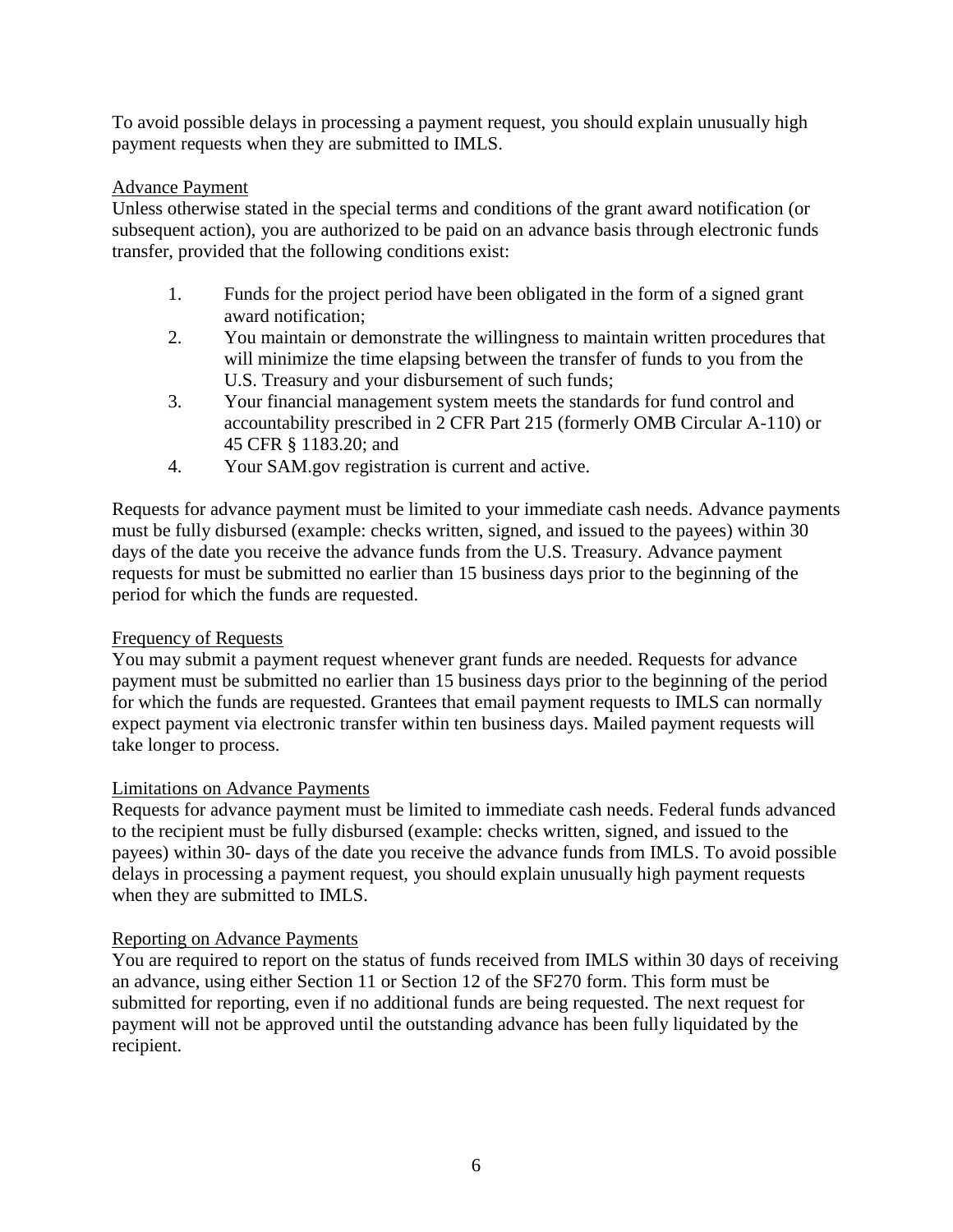You must maintain advances of federal funds in interest-bearing bank accounts unless you receive less than \$120,000 per year in advanced grant funds or the most reasonably available interest-bearing account would not earn more than \$100 (State, Local and Indian Tribal Governments) or \$250 (Institutions of Higher Education, Hospitals, and Other Non-Profit Organizations) per year on the federal cash balance, or would entail bank services charges in excess of the interest earned. (You are encouraged to use women-owned and minority-owned banks - banks that are owned at least 50 percent by women or minority group members).

Interest in excess of \$250 annually that is earned on advanced payments must be remitted annually to IMLS. You must mail a check identified as interest earned on advances of IMLS funds to:

Institute of Museum and Library Services Attn. Grants Administration 955 L'Enfant Plaza, North, SW, Suite 4000 Washington, DC 20024-2135

### <span id="page-12-0"></span>13. What are the reporting requirements?

You are responsible for submitting interim and final performance and financial reports. A final performance report and a final financial report must be submitted to IMLS Grants Administration within 90 calendar days after the completion date of the grant period. The grant award notification includes a schedule of interim and final report due dates. If a grant is extended, IMLS will email a revised reporting schedule.

Interim and final report forms and instructions are available on the IMLS website: [http://www.imls.gov/recipients/administration.shtm.](http://www.imls.gov/recipients/administration.shtm) Failure to submit reports on a timely basis may result in delayed payments and the suspension of action on pending applications from the grantee organization.

Interim and final reports (reports of 20MB or less) should be emailed in PDF format to [imlsreporting@imls.gov.](mailto:imlsreporting@imls.gov) The grant number must be referenced in the 'Subject' of the email. If you do not have the capability to email PDF documents, the reports may be mailed to:

Institute of Museum and Library Services Attn. Grants Administration 955 L'Enfant Plaza, North, SW, Suite 4000 Washington, DC 20024-2135

Reports that exceed 20MB must be mailed.

When a signed report is emailed to IMLS, you are required to retain the original report in accordance with the standards set forth in Article 16 (Record Retention) of these General Terms and Conditions.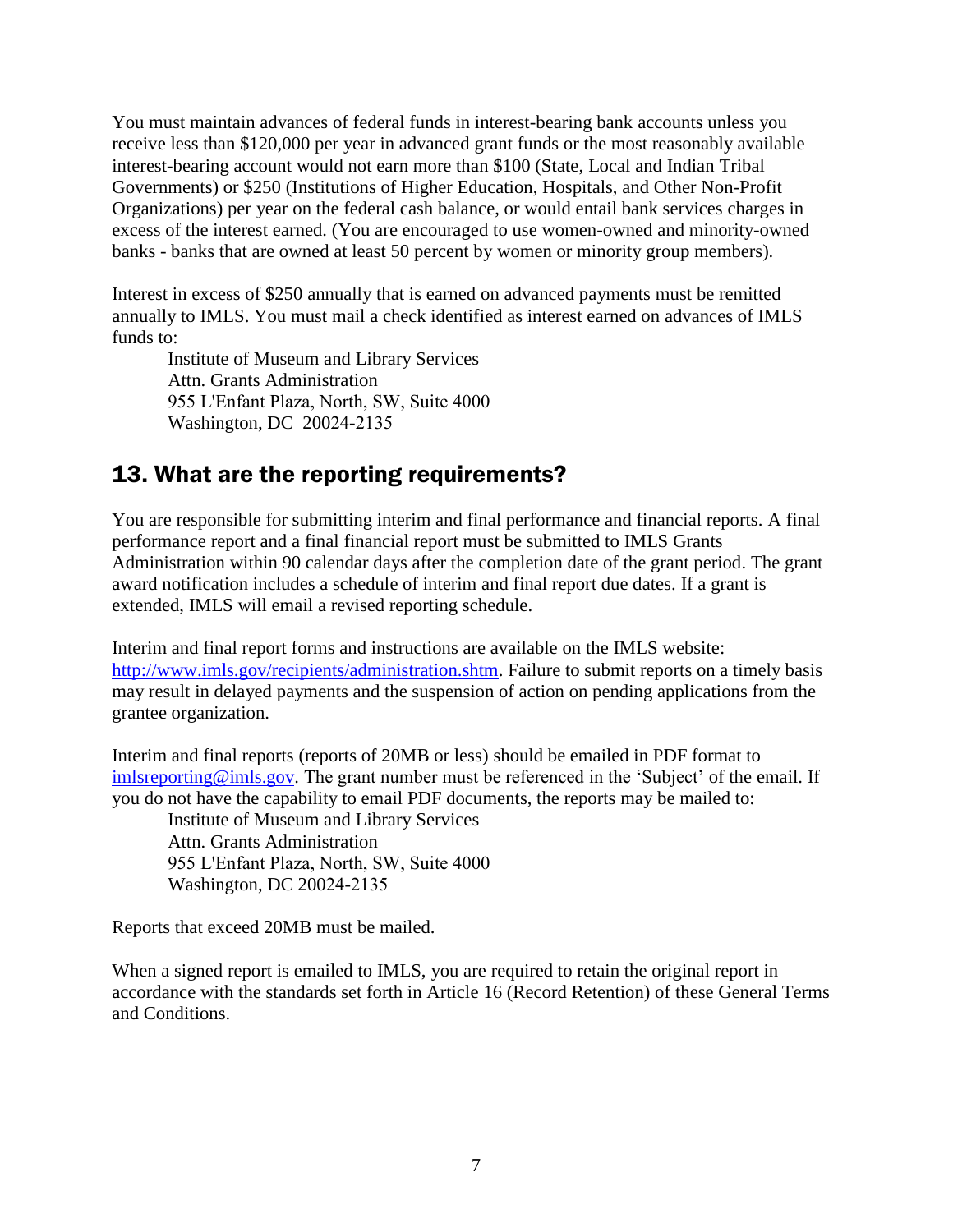### <span id="page-13-0"></span>14. What are the requirements for my organization's financial management system?

Your organization's financial management system must meet the applicable federal requirements (for example, 45 CFR § 1180.53 and 45 CFR §1183.20), consistent with the following standards.

#### Accounting System

You must have an accounting system that provides accurate, current, and complete disclosure of all financial transactions related to **each federally sponsored project**. Accounting records must contain information pertaining to federal awards, authorizations, obligations, unobligated balances, assets, outlays, income, and interest. These records must be maintained on a current basis and balanced at least quarterly.

Cash contributions to the project from third parties must be accounted for in the general ledger with other grant funds. Third party in-kind (non-cash) contributions are not required to be recorded in the general ledger, but must be under accounting control, possibly through the use of a memorandum ledger.

#### Source Documentation

Accounting records must be supported by such source documentation as canceled checks, bank statements, invoices, paid bills, donor letters, time and attendance records, activity reports, travel reports, and contractual and consultant agreements. All supporting documentation should be clearly identified with the grant and general ledger accounts that are to be charged or credited.

The documentation required for salary charges to grants is prescribed by the cost principles applicable to your organization, for example:

- 2 CFR, Part 220 (Cost Principles for Educational Institutions)
- 2 CFR, Part 230 (Cost Principles for Non-Profit Organizations),
- 2 CFR, Part 225 (Cost Principles for State, Local, and Indian Tribal Governments)

Personnel activity reports must account on an after-the-fact basis for one hundred percent of the employee's actual time, separately indicating the time spent on the IMLS grant, other grants or projects, vacation or sick leave, and administrative time if applicable. The reports must be signed by the employee, approved by the appropriate official, and coincide with a pay period. These time records should be used to record the distribution of salary costs to the appropriate accounts no less frequently than quarterly.

Formal agreements with independent contractors, such as consultants, must include a description of the services to be performed, the period of performance, the fee and method of payment, an itemization of travel and other costs which are chargeable to the agreement, and the signatures of both the contractor and an appropriate official of the your organization.

If third party in-kind (non-cash) contributions are used on a project, the valuation of these contributions must be supported with adequate documentation.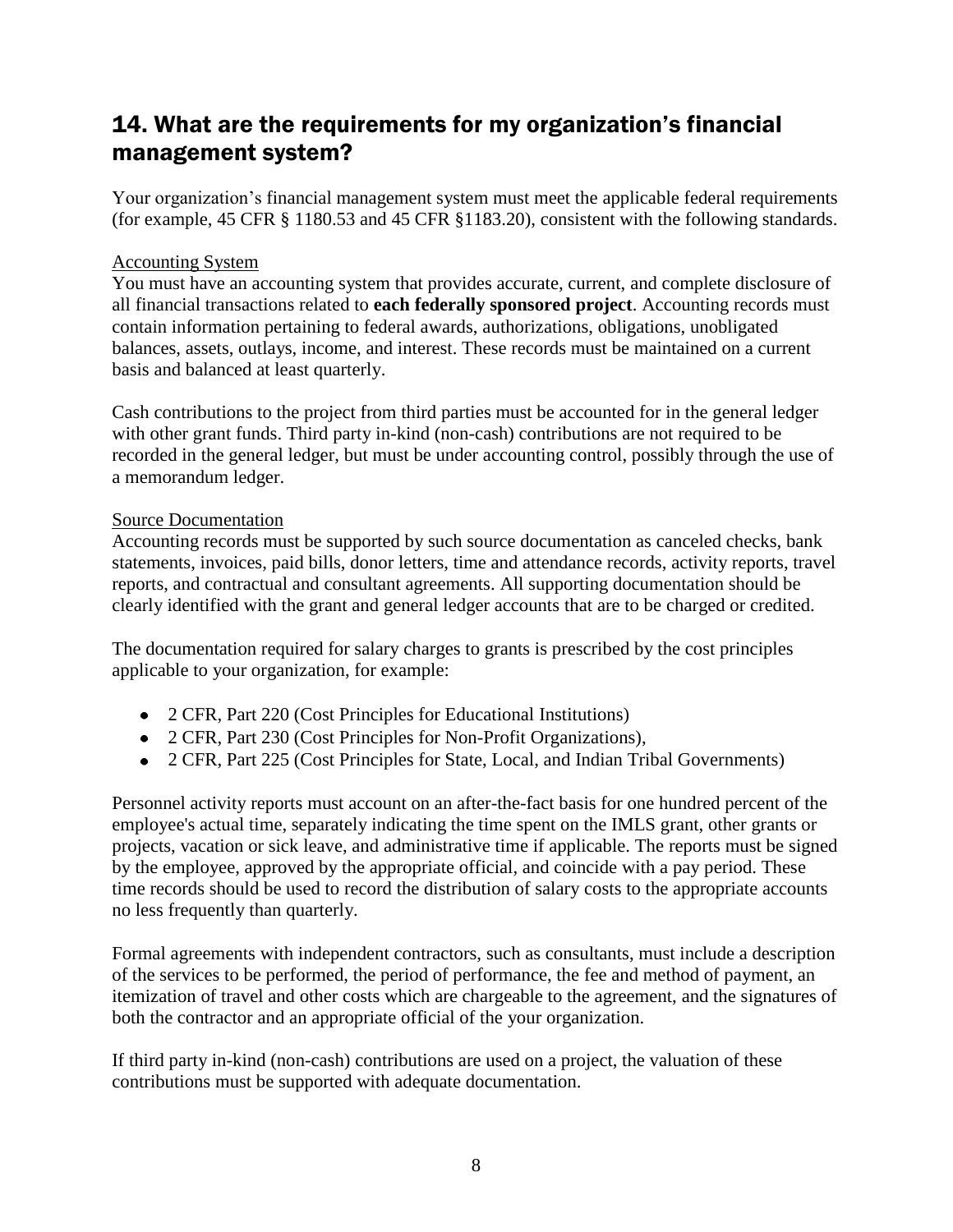#### Internal Control

Effective control and accountability must be maintained for all cash, real and personal property, and other assets. You must adequately safeguard all such property and provide assurance that it is used solely for authorized purposes. You must also have systems in place that ensure compliance with the terms and conditions of each grant award.

#### Budget Control

Records of expenditures must be maintained for each grant project by the cost categories of the approved budget (including indirect costs that are charged to the project), and actual expenditures are to be compared with budgeted amounts no less frequently than quarterly. IMLS approval is required for certain budget revisions (see Article 10).

#### Allowable Costs

The applicable OMB cost principles, these General Terms and Conditions, and any special conditions of the grant award shall govern the determination of the reasonableness, allowability, and allocability of project costs.

#### Cash Management

You must also have written procedures to minimize the time elapsing between the receipt and the disbursement of grant funds to avoid having excessive federal funds on hand. Requests for advance payment must follow the guidelines set forth in Article 12 of this document.

**Grant funds may only be obligated during the grant period, and they must be distributed no later than 90 days after the end of the grant period.** 

### <span id="page-14-0"></span>15. Do I need to get an audit of my organization's finances?

You must obtain an audit, as required by the Single Audit Act Amendments of 1996 (31 U.S.C. §§7501-7507), and comply with the requirements of OMB Circular A-133, "Audits of States, Local Governments, and Non-Profit Organizations," if you expend in the aggregate of \$500,000 or more in federal funds on financial assistance awards or cost-reimbursement contracts in any fiscal year ending after December 31, 2003. (Copies of A-133 may be obtained from [www.omb.gov](http://www.omb.gov/) )

### <span id="page-14-1"></span>16. What are the rules for retaining records after a grant is finished?

You must meet the applicable federal requirements for record retention (for example, see 2 CFR §215.53 and 45 CFR §1183.42), as consistent with the following standards:

You must retain financial records, supporting documentation, statistical records, and all other records pertinent to the grant for three years from the date of submission of the final Federal Financial Status Report Form (SF425 form). Other requirements may apply for program income and indirect cost rate proposals, etc.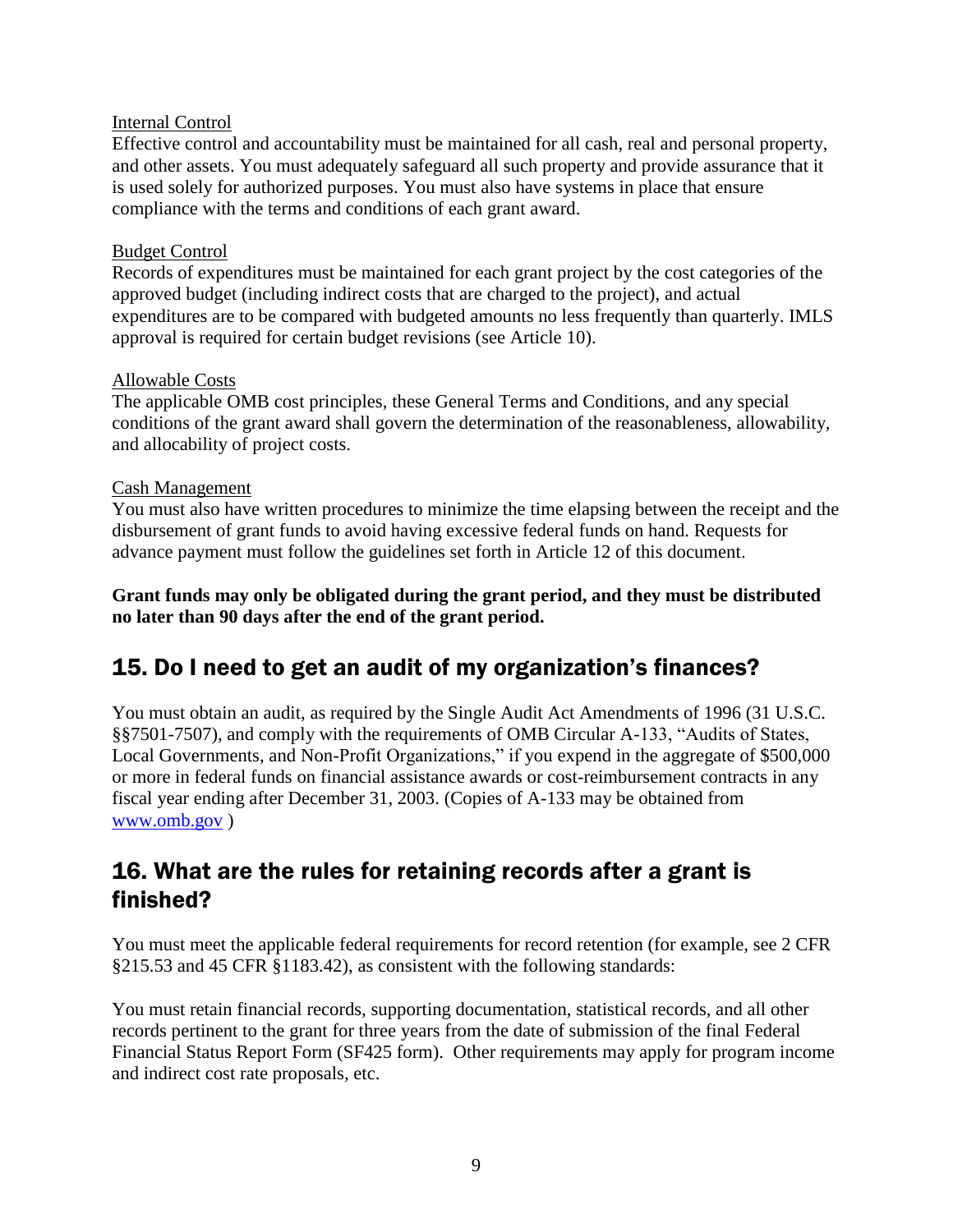If any litigation, claim, or audit is started before the end of the three year period, you must retain the records until all litigation, claims, or audit findings involving the records have been resolved and final action taken.

IMLS, the Comptroller General of the United States, and any of their duly authorized representatives, have the right of access to any pertinent books, documents, papers, and records to make audits, examinations, excerpts, transcripts, and copies. Further, any contract you negotiate in excess of the simplified acquisition threshold for the purposes of carrying out the grant project must include a provision to the effect that you as the grantee, IMLS, the Comptroller General, or any of their duly authorized representatives shall have access for similar purposes to any books, documents, papers, and records that are directly pertinent to the project for the purpose of making audits, examinations, excerpts, and transcriptions (for example, 2 CFR §215.48(d) or 45 CFR §1183.36(i)(10)).

### <span id="page-15-0"></span>17. What rules govern our procurement procedures?

You are responsible for complying with the applicable procurement standards, for example set forth in 2 CFR Part 215 (for institutions of higher education, hospitals, and other non-profit organizations) and 45 CFR Part 1183 (for state, local, and Indian tribal governments).

You must have standards to ensure that materials and services acquired under federal awards are obtained in an effective manner and in compliance with the provisions of applicable federal statutes, regulations, and executive orders.

Written procedures should include, among other things, determining economical approaches; providing for competition; dealing with conflict of interest; efforts to use small businesses, minority-owned firms, and women's business enterprises; and maintaining records sufficient to detail the procurement process.

<span id="page-15-1"></span>(See Appendix A for further guidance on procurement.)

### 18. What are the rules for equipment and supplies?

The purchase of equipment not included in the approved project budget is allowable only if it is specifically approved by IMLS and there is documentation to support that the purchase is necessary and reasonable to carry out project activities.

Equipment records must be maintained that include the description of the equipment; the serial number or other identification number; the source of the equipment; the title holder; the acquisition date; the cost of the equipment; the location, use, and condition of the equipment; and any ultimate disposition data including the date of disposal and the sale price of the equipment. A physical inventory of the equipment must be taken and the results reconciled with the equipment records at least once every two years while the grant is active.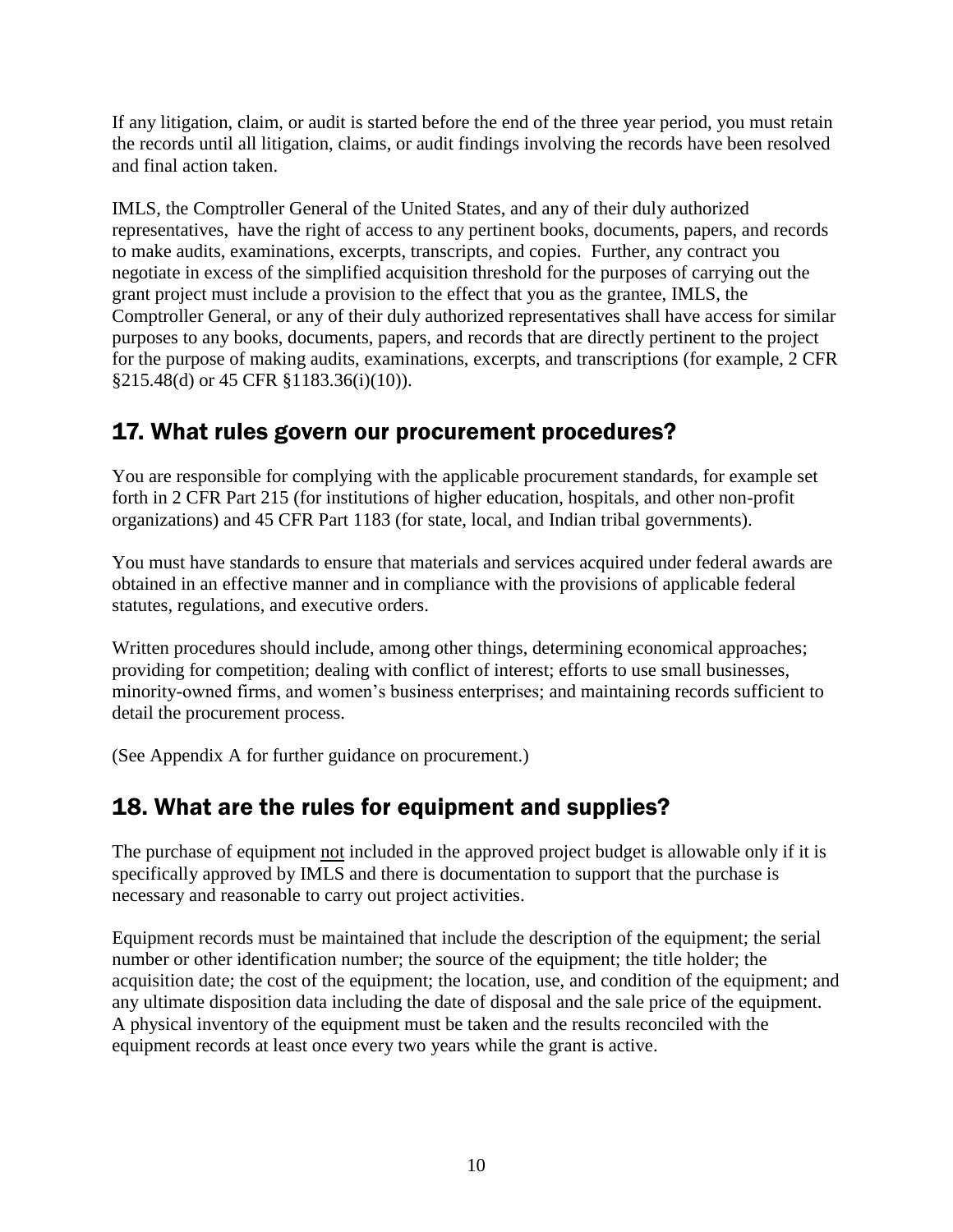Title to equipment purchased or fabricated with IMLS funds belongs to your organization with the understanding that the equipment will be used for the approved project. We reserve the right to request the transfer of title to the federal government or to a third party when the current perunit fair market value of the equipment is \$5,000 or more and the equipment is no longer needed to carry out the purposes of the project or other projects funded by government agencies.

Title to supplies and other expendable property belongs to you upon acquisition. If there are unused supplies exceeding \$5,000 in total aggregate value upon termination or completion of the project and the supplies are not needed for any other federally sponsored project or program, you may keep the supplies for use on non-Federal sponsored activities or sell them, but must, in either case, compensate the Federal Government for its share.

### <span id="page-16-0"></span>19. What are the rules for travel costs?

Travel costs are the expenses for transportation, lodging, subsistence, and related items incurred by those on grant-related official business.

Such costs may be charged on an actual basis, on a per diem or mileage basis in lieu of actual costs, or on a combination of the two. The chosen method must be consistent with those normally allowed by your organization, as stated in your written travel policy.

Travelers must use the lowest commercial discount or customary standard (coach) airfare unless such accommodations are not reasonably available to accomplish the purpose of travel.

### <span id="page-16-1"></span>22. Are there additional rules for foreign travel?

For the purposes of these Terms and Conditions, foreign travel includes any travel outside Canada, Mexico, the United States, and any United States territories and possessions.

All air transportation of persons or property that is paid in whole or in part with IMLS funds must be performed in accordance with applicable law, including but not limited to the Fly America Act (49 U.S.C. §40118). Each separate foreign trip must be itemized in the budget approved by IMLS. Foreign travel that is not included in the approved project budget must be specifically approved in writing by the appropriate IMLS program officer.

(See Appendix B for additional information on rules for foreign travel.)

### <span id="page-16-2"></span>23. Are there specific requirements for your sharing of results and work products, and what may IMLS share?

Wide dissemination of the results of IMLS-funded projects advances the body of knowledge and professional practice in museum, library, and information services. For this reason, IMLS encourages creators of works resulting from IMLS funding to share their work whenever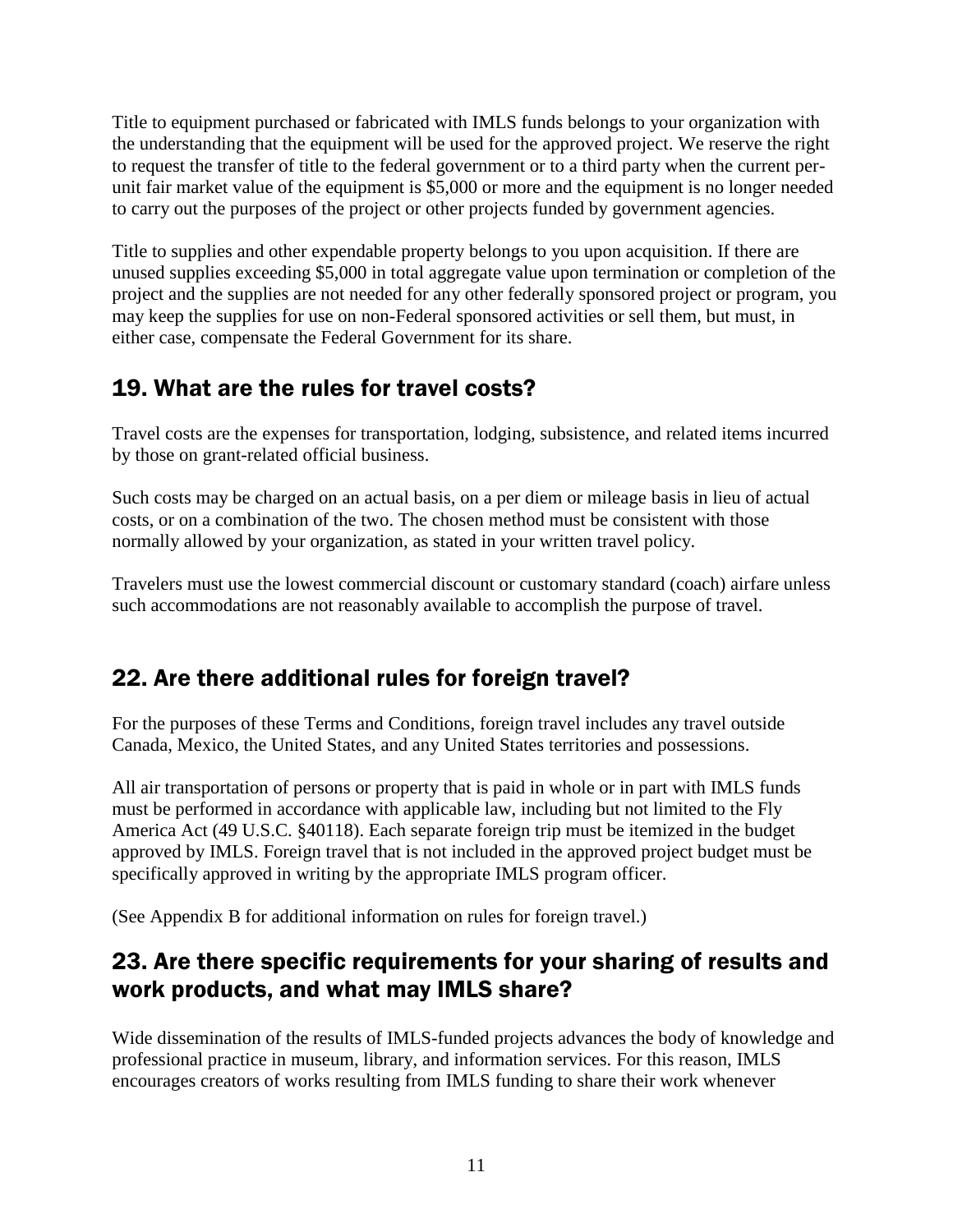possible through forums such as institutional or disciplinary repositories, open-access journals, or other media.

All work products resulting from IMLS funding should be distributed for free or at cost unless IMLS has given you written approval for another arrangement. IMLS expects you to ensure that final peer-reviewed manuscripts resulting from research conducted under an award are made available in a manner that permits the public to access, read, download, and analyze the work without charge.

Unless otherwise specified in the award documents, IMLS requires that at the end of your project, you provide IMLS at least one copy of any printed or physical distributable products and one copy of any electronic projects produced with IMLS funds. Printed or physical products include items such as learning resources, promotional materials, publications like journal articles or book manuscripts, research instruments, and reports from consultants or external evaluators. Electronic products include materials such as research datasets or software tools produced during the project. Generally, at least a beta version of any software developed on an IMLS-funded project must be provided to IMLS as a product of the grant. You should consult with IMLS regarding software development projects.

IMLS may share grant applications, grant products, and performance and other reports with grantees, potential grantees, and the general public to further the mission of the agency and the development of museum and library services. These materials may be disseminated in a variety of ways and formats, including online.

### <span id="page-17-0"></span>24. What are the requirements for data collection and data sharing?

#### Data Collection

Data collection activities performed under an IMLS grant are your responsibility, and IMLS support of the project does not constitute approval of the survey design, questionnaire content, or data collection procedures. You shall not represent to respondents that such data are being collected for, or in association with, IMLS or any other government agency without the specific written approval of the data collection plan or device by IMLS. However, this requirement is not intended to preclude mention of IMLS support of the project in response to an inquiry or acknowledgment of such support in any publication of this data; acknowledgement of IMLS support is still required.

#### Data Sharing

Research data sharing is an essential component of research and expedites the translation of research results into new knowledge and practices.

If you collect and analyze data as part of an IMLS funded project, IMLS expects you to deposit data resulting from IMLS-funded research in a broadly accessible repository that allows the public to use the data without charge no later than the date upon which you submit your final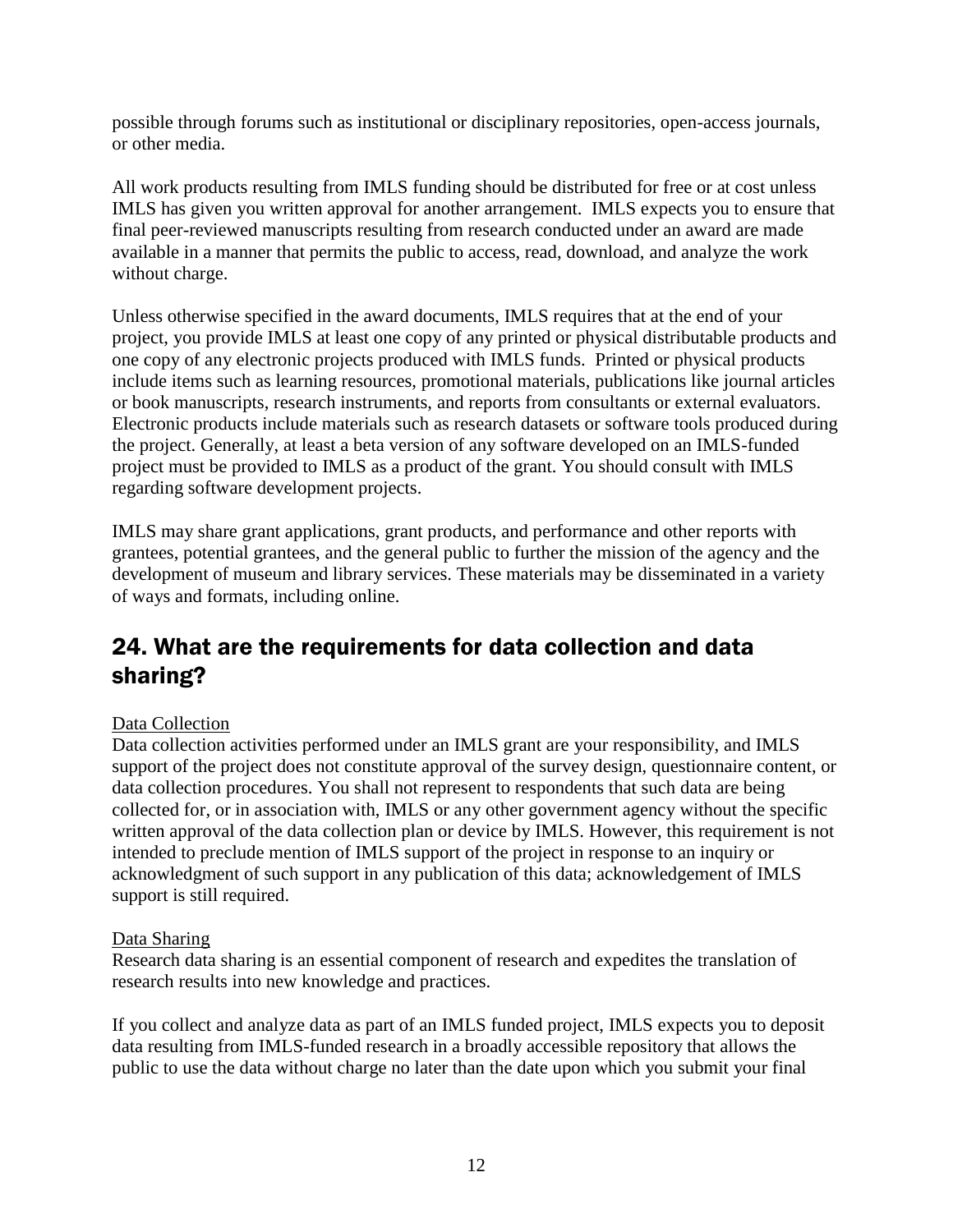report to IMLS. You should deposit the data in a machine-readable, non-proprietary digital format to maximize search, retrieval, and analysis.

Your project budget may include the costs of preparing the data for public release and for making the data publicly available, as long as these activities are undertaken and the costs are incurred during the grant award period. In your final report to IMLS, you will be required to identify where your data has been deposited and can be accessed by the public.

IMLS recognizes that data sharing may be complicated or limited in some cases by institutional policies; local Institutional Review Board (IRB) rules; and local, state, and federal laws and regulations, including those protecting confidentiality and personal privacy. The rights and privacy of people who participate in IMLS-supported research must be protected at all times. Thus, data intended for broader use should be free of anything that could lead to disclosure of the identity of individual participants. For data files containing personally identifiable information (PII), it is your responsibility to employ a standard and systematic statistical disclosure limitation methodology to limit the risk of PII disclosure. Additional guidance on statistical disclosure limitation methodology is available at [http://www.imls.gov/research/research\\_guidance.aspx.](http://www.imls.gov/research/research_guidance.aspx) You should identify and explain the reasons for any limitations in your data management plan.

For the purposes of this section, "data" is defined consistent with OMB circular A-110.

### <span id="page-18-0"></span>25. What are the rules for Acknowledgment of IMLS Support?

All materials publicizing or resulting from grant activities must contain an acknowledgement of IMLS support, unless you are advised otherwise. This includes items such as invitations, brochures, and signage; audio/video programming for radio, television, or web broadcast; and electronic items such as websites and e-mail announcements. (See [http://www.imls.gov/recipients/imls\\_acknowledgement.aspx](http://www.imls.gov/recipients/imls_acknowledgement.aspx) for specific guidance).

The type of recognition varies according to the type of activity. Please use the following guidelines for acknowledgement:

- Written materials must include a credit line indicating IMLS as a source of support;
- Graphic items such as posters or brochures should include the IMLS logo (available at [http://www.imls.gov/recipients/logos.aspx\)](http://www.imls.gov/recipients/logos.shtm), displayed in accordance with the Logo Standards Guide;
- Electronic items should link to the IMLS Web site, [http://www.imls.gov;](http://www.imls.gov/)
- Audio/video broadcasts must include a tagline indicating IMLS as a source of support. Video broadcasts should display the IMLS logo.

In materials that contain or present substantive project content, such as an exhibition, catalogue, video documentary, or online exhibition, the acknowledgement must also include the following statement: "The views, findings, conclusions or recommendations expressed in this (publication) (program) (exhibition) (website) do not necessarily represent those of the Institute of Museum and Library Services."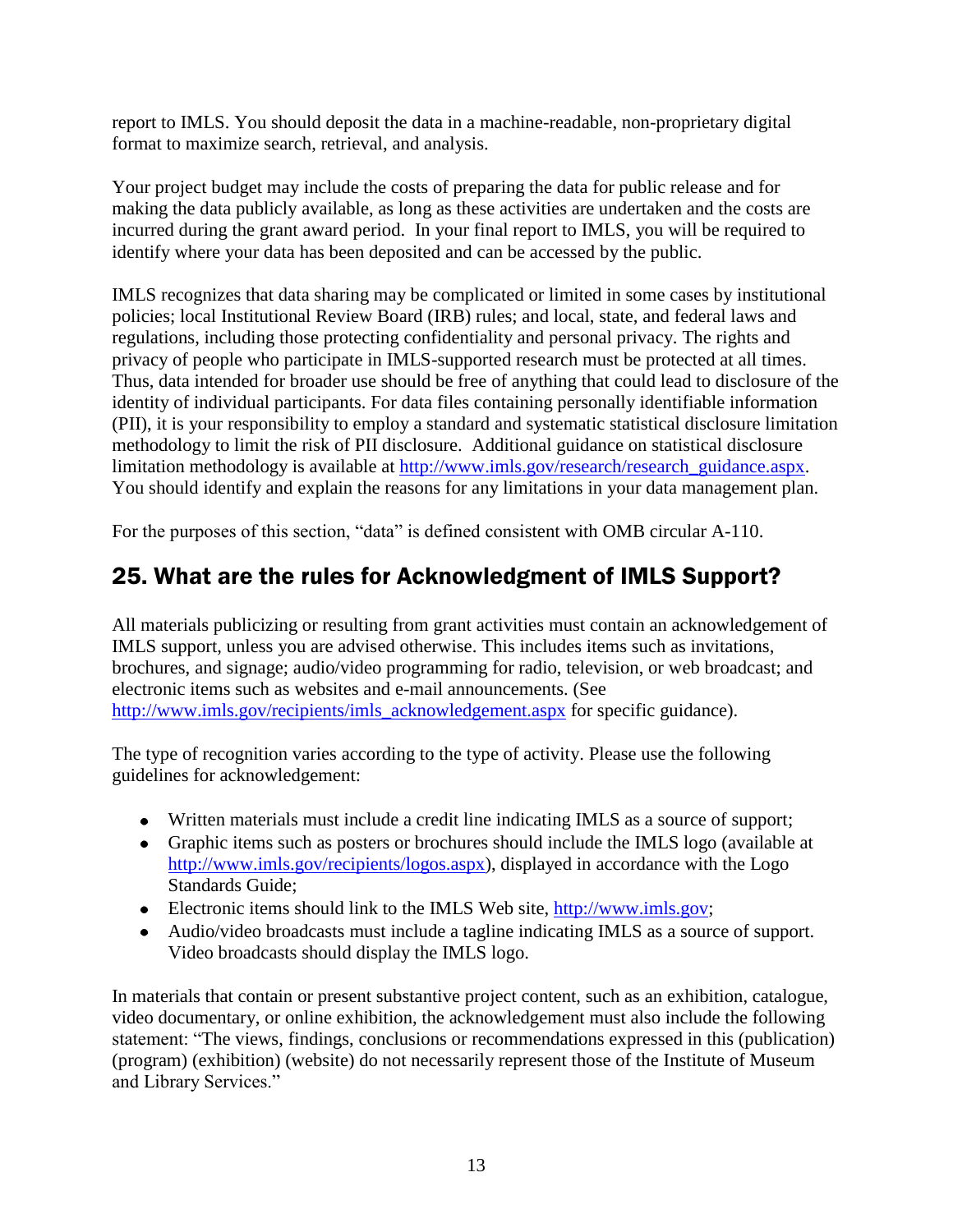### <span id="page-19-0"></span>26. What are the intellectual property and data rules for products that result from IMLS grants?

- a. You may copyright any work that is subject to copyright and was developed, or for which ownership was purchased, under the grant. IMLS reserves a royalty-free, worldwide, nonexclusive, and irrevocable right to reproduce, publish or otherwise use the work for Federal purposes and to authorize others to do so (*see also*, Intangible Property, 2 CFR Part 215.36, and 45 CFR Part 1183.34 Copyrights). You shall also ensure that all publication and distribution agreements include provisions giving the government a royalty-free, worldwide, nonexclusive and irrevocable right to reproduce, publish or otherwise use the work for Federal purposes, and for IMLS to authorize others to do so, and requiring the acknowledgment of IMLS support.
- b. IMLS reserves a royalty-free, worldwide, nonexclusive, and irrevocable right to: (1) obtain, reproduce, publish or otherwise use the data first produced under the grant; and (2) authorize others to receive, reproduce, publish, or otherwise use such data for Federal purposes.
- c. If you are awarded funds for experimental, developmental, or research work, you are subject to the regulations governing patents and inventions, including government-wide regulations issued by the Department of Commerce at 37 CFR Part 401, "Rights to Inventions made by Nonprofit Organizations and Small Business Firms Under Government Grants, Contracts and Cooperative Agreements."
- d. In response to a Freedom of Information Act (FOIA) request for research data relating to published research findings produced under a grant that were used by the Federal Government in developing an agency action that has the force and effect of law, IMLS shall request, and you shall provide, within a reasonable time, the research data so that they can be made available to the public through the procedures established under the FOIA (5 U.S.C. §552).

### <span id="page-19-1"></span>27. What happens if a funded project earns income?

The federal share of program income is determined by the percentage of total project costs supported by IMLS.

#### Income Earned During the Grant Period

You will retain the federal share of program income earned during the grant period and, unless the grant award notification specifies how such income will be used, must use it in one or more of the following ways:

- It may be added to the existing project funds and used to further eligible project objectives.
- It may be used to meet the grantee's cost-sharing requirement.
- It may be deducted from the total allowable costs to determine the net allowable project costs that may be charged to the IMLS grant.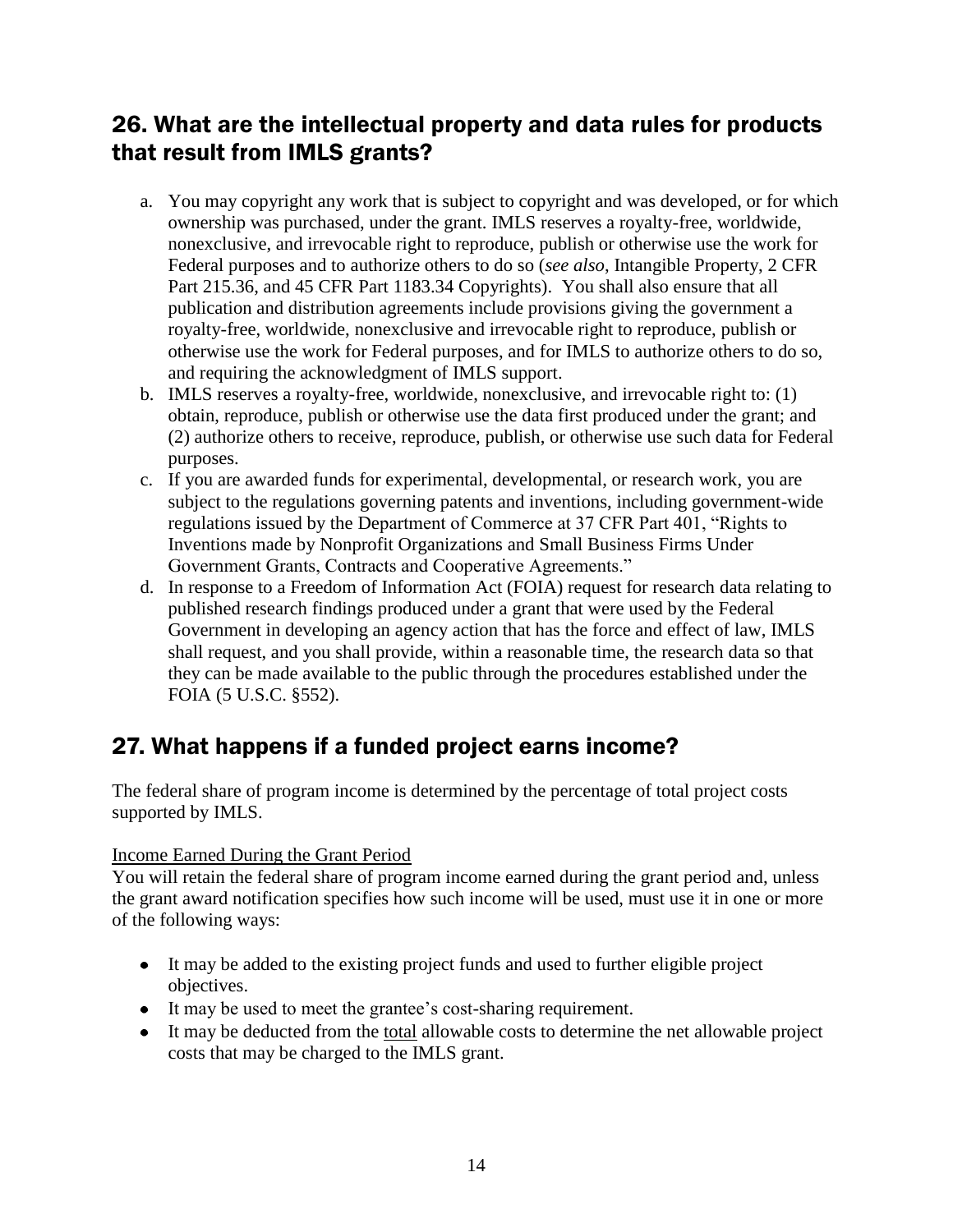You must be in contact with your IMLS program officer to discuss which of the three ways are appropriate for your grant.

A report of program income must be submitted with the final Federal Financial Report Form (SF425) whenever program income is earned during the grant period or when the special conditions of the grant award specifically require such a report. The report must indicate the total amount of program income that was earned and how it was used. Costs related to the generation of income may be deducted from gross amount earned to determine the amount of program income that is subject to the requirements of this article, as long as they are not charged to the grant or included in the grantee's cost sharing.

#### Income Earned After the Grant Period

The grantee has no obligation to the federal government regarding program income earned after the end of the grant period, unless otherwise stated in the grant award notification.

### <span id="page-20-0"></span>28. What do we do when research misconduct is alleged or discovered?

Research misconduct is defined as the fabrication, falsification, or plagiarism in proposing, performing, or reviewing research, or in reporting research results.

You bear primary responsibility for prevention and detection of research misconduct and for the inquiry, investigation, and adjudication of research misconduct alleged to have occurred in association with your institution.

If an allegation of research misconduct is first made to your institution, you must notify IMLS if the allegation meets the definition of research misconduct given above, and if your institution's inquiry into the allegation determines there is sufficient evidence to proceed to an investigation.

At any time during an inquiry or investigation, the grantee will immediately notify IMLS if

- federal resources or interests are threatened,
- public health or safety is at risk,
- research activities should be suspended,
- there is a reasonable indication of possible violations of civil or criminal law,
- federal action is required to protect the interests of those involved in the investigation,
- the grantee believes the inquiry or investigation may be made public prematurely so that appropriate steps can be taken to safeguard evidence and protect the rights of those involved, or
- the research community or public should be informed.

We will make a finding of misconduct or take action on such a finding only after careful inquiry and investigation by your institution, by another federal agency, or by IMLS. In the event of a finding of research misconduct, we will determine what administrative actions are appropriate.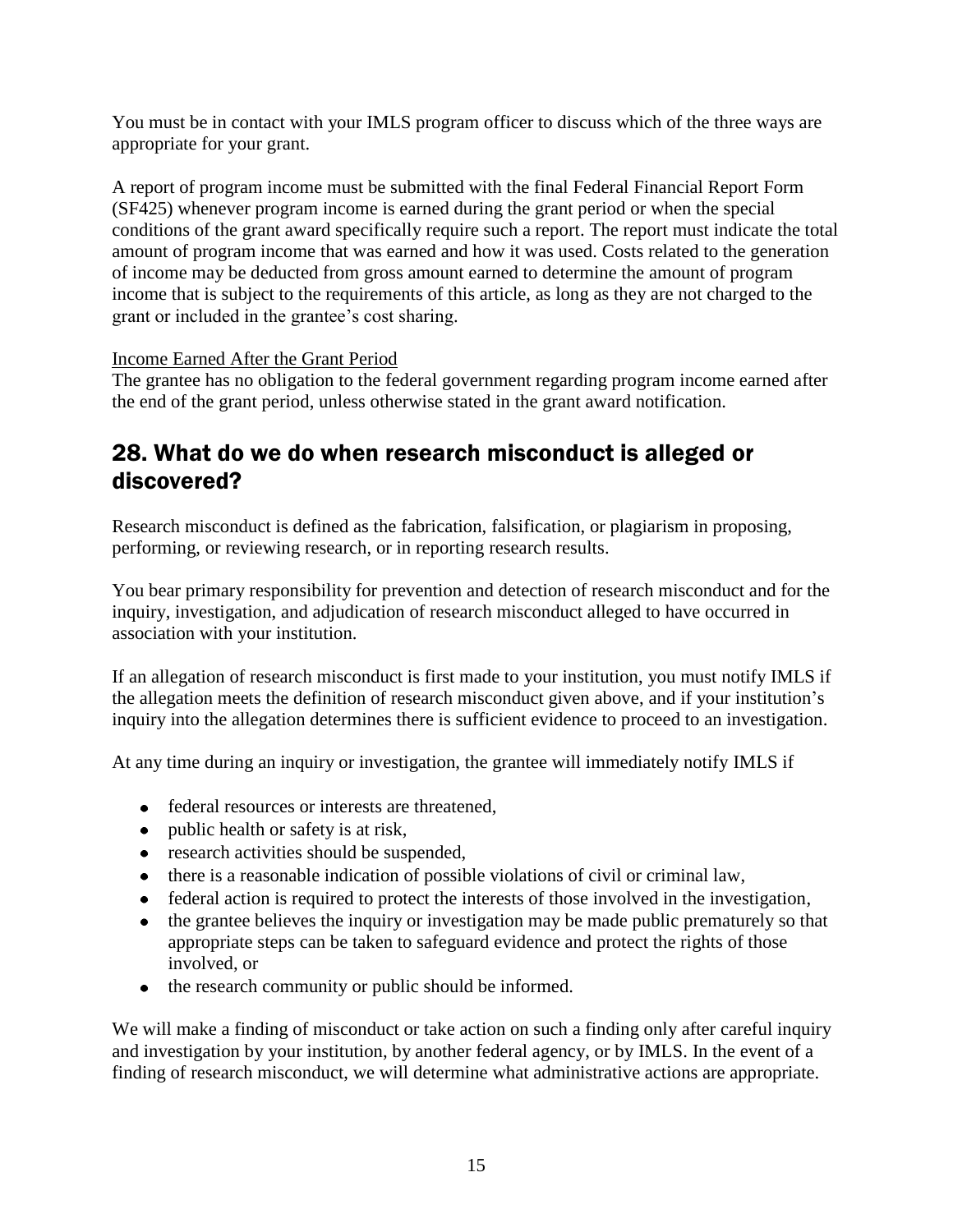### <span id="page-21-0"></span>29. How does a grant get terminated before its completion?

Grants may be terminated in whole or in part

- a) by IMLS, if you materially fail to comply with the terms and conditions of an award;
- b) by IMLS with your consent, in which case the two parties must agree upon the termination conditions, including the effective date and, in the case of partial termination, the portion of the project to be terminated; or
- c) by you, upon sending to IMLS written notification of the reasons for such termination, the effective date, and, in the case of partial termination, the portion of the project to be terminated. However, if we determine that the reduced or modified portion of the grant will not accomplish the purposes for which the grant was made, we may terminate the grant in its entirety either unilaterally or with your consent.

When we determine that you have failed to comply with the terms and conditions of the grant award, we may suspend or terminate the grant for cause. Normally, this action will be taken only after you have been notified of the deficiency and given sufficient time to correct it. This does not preclude immediate suspension or termination when such action is required to protect the interests of the government.

In the event that a grant is suspended and corrective action is not taken within 90 calendar days of the effective date, we may issue a notice of termination. No costs that are incurred during the suspension period or after the effective date of termination will be allowable except those specifically authorized by the suspension or termination notice or those that, in the opinion of IMLS, could not have been reasonably avoided.

Within 30 calendar days of the termination date, you must provide to IMLS a summary of progress achieved under the grant, an itemized accounting of charges incurred against grant funds and cost sharing prior to the effective date of the suspension or termination, and a separate accounting and justification for any costs that may have been incurred after this date. Should you fail to furnish this material, we may place your organization on the list of ineligible grantees.

The total of IMLS payments under a terminated award cannot exceed the obligated award amount.

### <span id="page-21-1"></span>30. What are the procedures for requesting a review of termination?

If you receive a notice of termination, you may request IMLS review of the decision. The request must be postmarked no later than 30 calendar days after the date of the termination notice and should be addressed to:

IMLS Director Institute of Museum and Library Services 955 L'Enfant Plaza, North, SW, Suite 4000 Washington, D.C. 20024-2135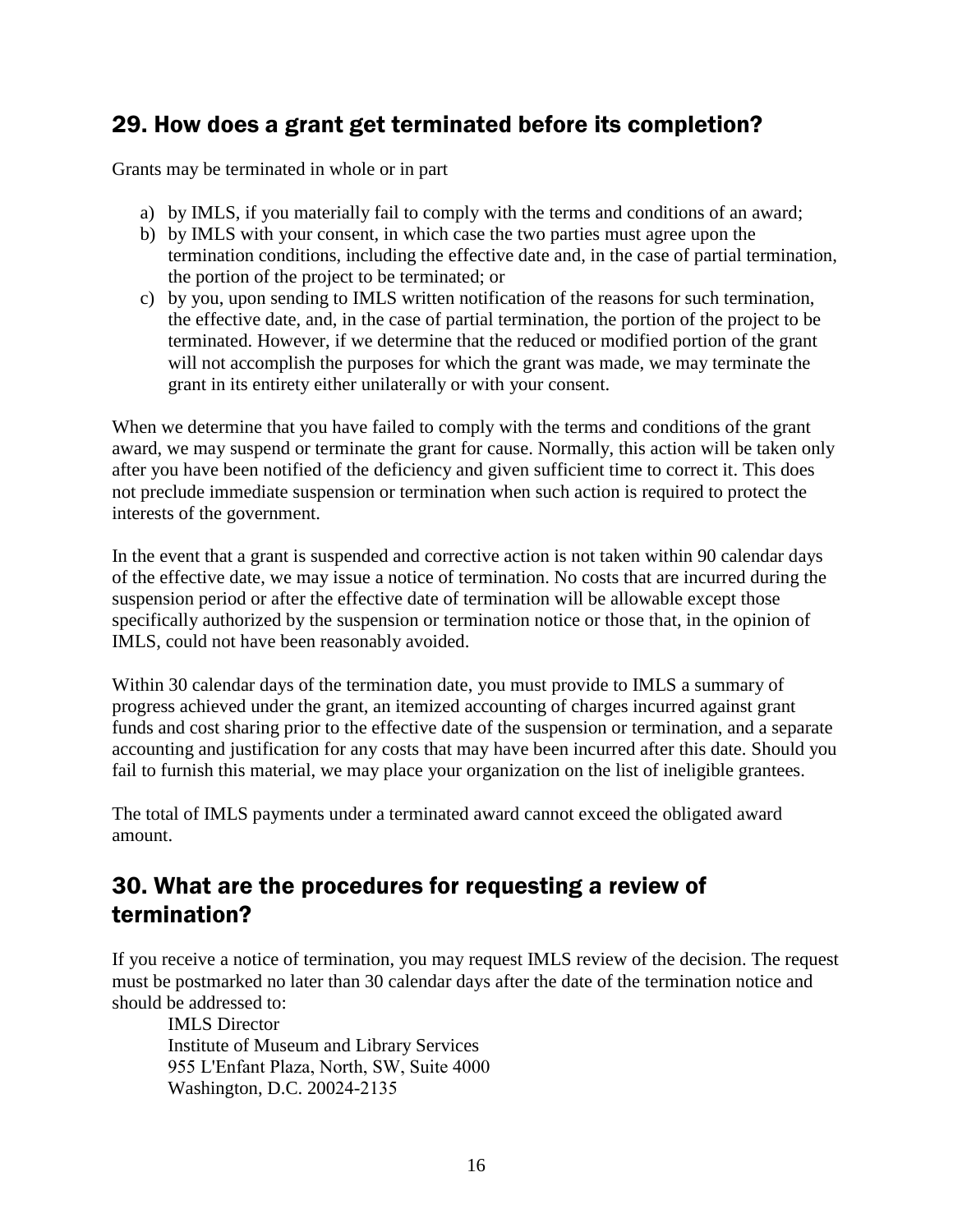The request for review must contain a full statement of your position and the pertinent facts and reasons that support such a position. The Director will promptly acknowledge the request for review and appoint a review committee of at least three staff members. Pending the resolution of the review, the notice of termination will remain in effect.

None of the review committee members may be from the IMLS program or administrative staff that recommended termination or were responsible for monitoring the programmatic or administrative aspects of the grant. The committee will have full access to all relevant IMLS background materials. The committee may also request the submission of additional information from your organization or IMLS staff. At its discretion, the committee may meet with representatives of both groups to discuss the pertinent issues. All review activities will be fully documented by the committee. Based on its review, the committee will present its written recommendation to the Director, who will make the final decision and make it known to the parties involved.

### <span id="page-22-0"></span>31. How do I proceed if this document contradicts other IMLS materials related to grants?

Should there be any inconsistency between these General Terms and Conditions, the special terms of the grant or cooperative agreement award, and any IMLS Program Guidelines, brochures, or other IMLS materials cited or included by reference in the award, contact the IMLS Program Office or Grants Administration Office for guidance.

### <span id="page-22-1"></span>32. What are the government-wide requirements for implementing federal grants?

You are responsible for complying with all laws related to Federal awards, including but not limited to those in the Assurances and Certifications you agreed to when applying for an IMLS award, the IMLS-specific statutes and regulations referenced in Article 2 of these General Terms and Conditions, and the following U.S. government-wide requirements:

#### **(a) Nondiscrimination**

The grantee must comply with the following nondiscrimination statutes and their implementing regulations and must also comply with the requirements of any other nondiscrimination laws which may apply:

- (a) Title VI of the Civil Rights Act of 1964, as amended (42 U.S.C. §2000 *et seq.*), which prohibits discrimination on the basis of race, color, or national origin (note: as clarified by Executive Order 13166, the applicant must take reasonable steps to ensure that limited English proficient (LEP) persons have meaningful access to the applicant's programs (see IMLS guidance at 68 Federal Register 17679, April 10, 2003));
- (b) Section 504 of the Rehabilitation Act of 1973, as amended (29 U.S.C. §701 *et seq.* including §794), which prohibits discrimination on the basis of disability (note: IMLS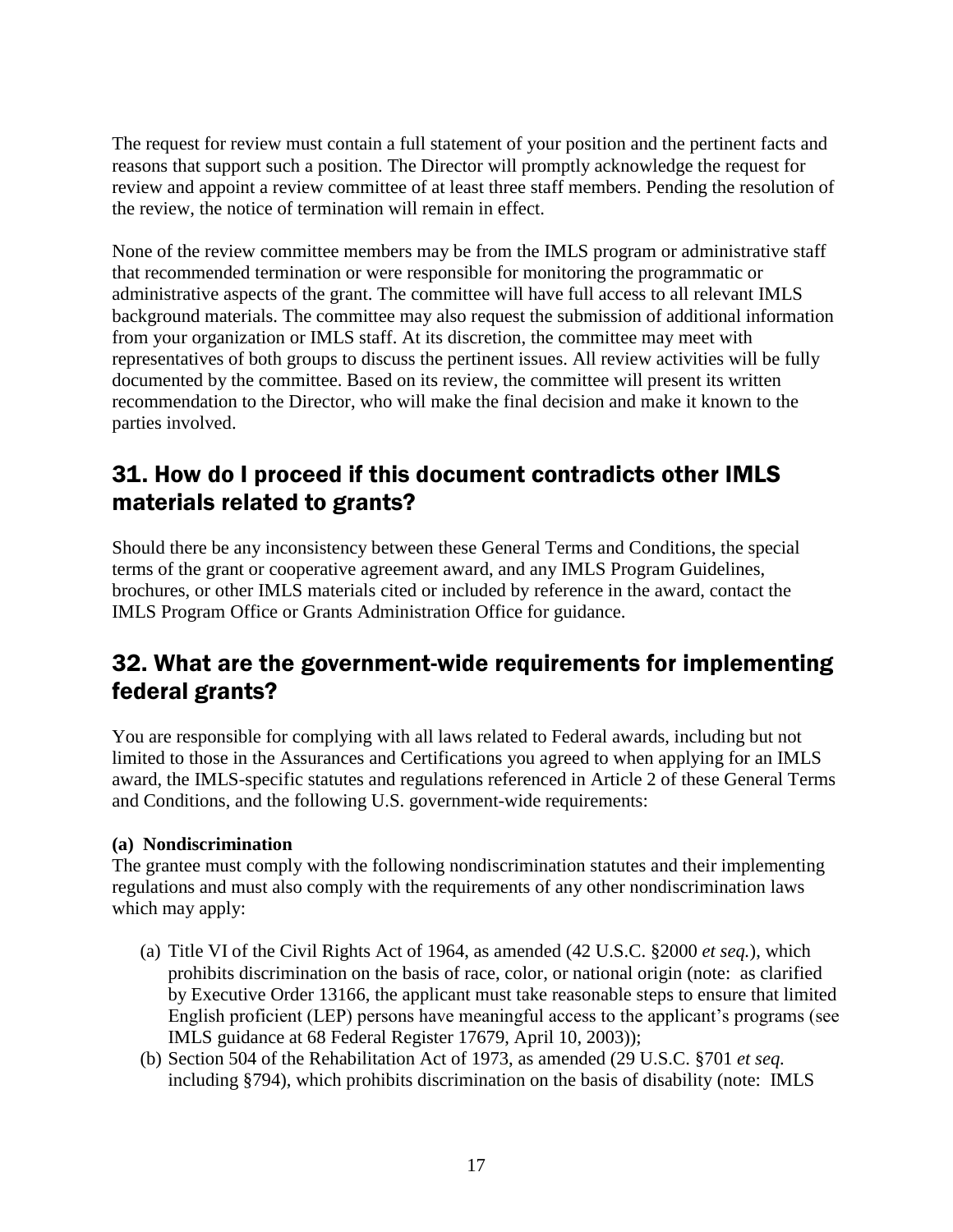applies the regulations in 45 CFR Part 1170 in determining compliance with section 504 as it applies to recipients of Federal assistance);

- (c) Title IX of the Education Amendments of 1972, as amended (20 U.S.C. §1681–83, §1685–86), which prohibits discrimination on the basis of sex in education programs; and
- (d) the Age Discrimination in Employment Act of 1975, as amended (42 U.S.C. §6101 *et seq.*), which prohibits discrimination on the basis of age.

#### **(b) Debarment and Suspension**

Grantees are prohibited from doing business with any organization or person (as a recipient, subrecipient, contractor, or key employee) if they have been debarred or suspended by any Federal department or agency.

The *OMB Guidelines to Agencies on Governmentwide Debarment and Suspension* (Nonprocurement) contained in 2 CFR Part 180 and the corresponding IMLS regulations contained in 2 CFR Part 3185 apply to IMLS grants.

The grantee, as a primary tier participant, is required to comply with 2 CFR Part 180 subpart C (Responsibilities of Participants Regarding Transactions Doing Business with Other Persons) as a condition of participation in the award. The grantee is also required to communicate the requirement to comply with 2 CFR Part 180 subpart C (Responsibilities of Participants Regarding Transactions Doing Business with Other Persons) to persons at the next lower tier with whom the grantee enters into covered transactions.

#### **(c) Drug-Free Workplace**

The grantee must provide a drug-free workplace by complying with the requirements in 2 CFR Part 3186 (Requirements for Drug-Free Workplace (Financial Assistance)). In particular, the grantee must comply with drug-free workplace requirements in subpart B (or subpart C, if the recipient is an individual) of 2 CFR Part 3186.

This includes, but is not limited to: making a good faith effort, on a continuing basis, to maintain a drug-free workplace; publishing a drug-free workplace statement; establishing a drug-free awareness program for the grantee's employees; taking actions concerning employees who are convicted of violating drug statutes in the workplace; and identifying (either at the time of application or upon award, or in documents the grantee keeps on file in its offices) all known workplaces under the grantee's Federal awards.

#### **(d) Trafficking in Persons**

The grantee must comply with Federal law pertaining to trafficking in persons. Under 22 U.S.C. §7104(g), any grant, contract, or cooperative agreement entered into by Federal agency and a private entity shall include a condition that authorizes the Federal agency (IMLS) to terminate the grant, contract, or cooperative agreement if the grantee, subgrantee, contractor, or subcontractor engages in trafficking in persons, procures a commercial sex act, or uses forced labor. 2 CFR Part 175 requires IMLS to include the following award term, which is made a part of these General Terms and Conditions:

a. *Provisions applicable to a recipient that is a private entity*.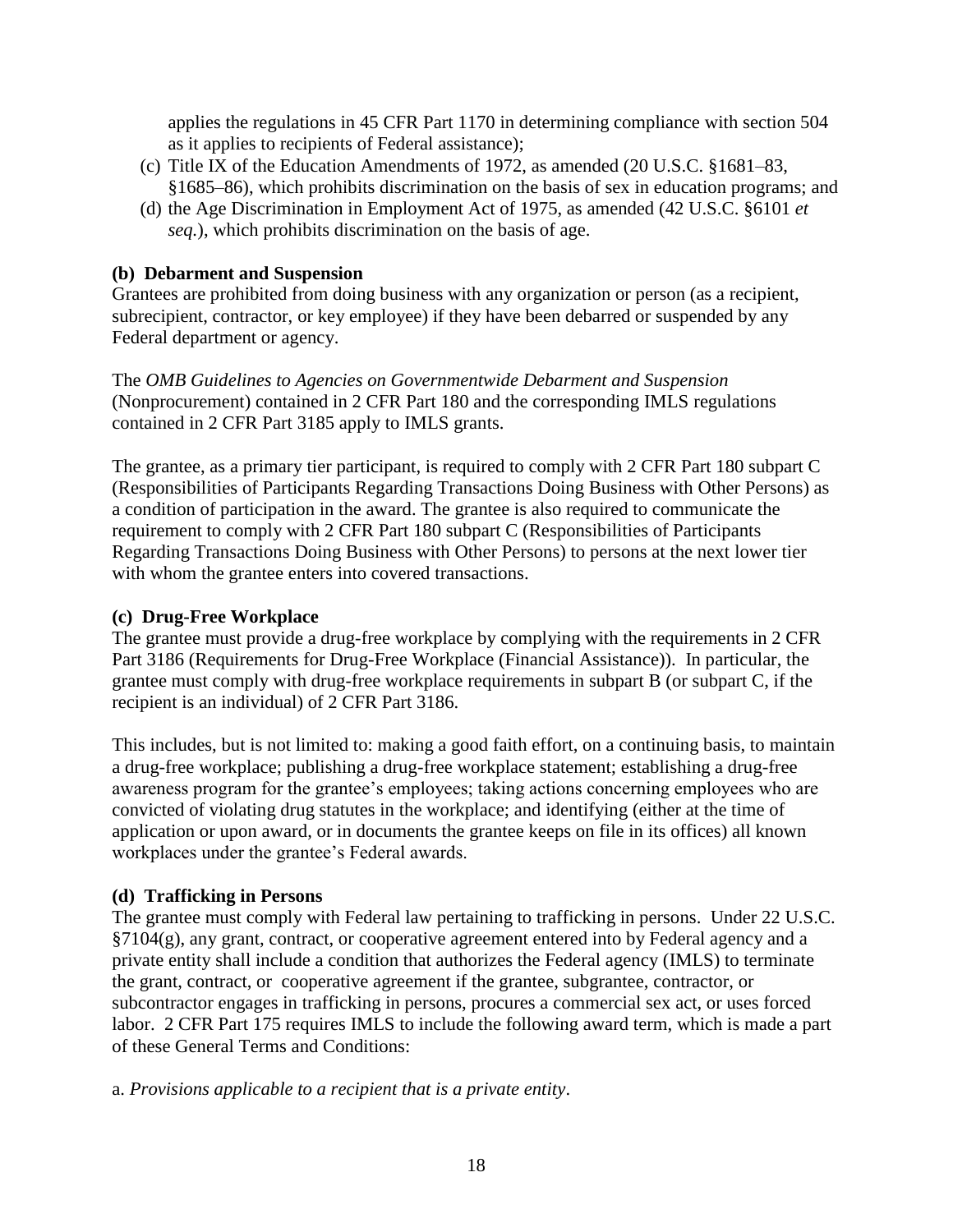1. You as the recipient, your employees, subrecipients under this award, and subrecipients' employees may not—

i. Engage in severe forms of trafficking in persons during the period of time that the award is in effect;

ii. Procure a commercial sex act during the period of time that the award is in effect; or

iii. Use forced labor in the performance of the award or subawards under the award.

2. We as the Federal awarding agency may unilaterally terminate this award, without penalty, if you or a subrecipient that is a private entity —

i. Is determined to have violated a prohibition in paragraph a.1 of this award term; or

ii. Has an employee who is determined by the agency official authorized to terminate the award to have violated a prohibition in paragraph a.1 of this award term through conduct that is either—

A. Associated with performance under this award; or

B. Imputed to you or the subrecipient using the standards and due process for imputing the conduct of an individual to an organization that are provided in 2 CFR part 180, "OMB Guidelines to Agencies on Governmentwide Debarment and Suspension (Nonprocurement)," as implemented by our agency at 2 CFR Chapter XXXI, part 3185.

b. *Provision applicable to a recipient other than a private entity*.

We as the Federal awarding agency may unilaterally terminate this award, without penalty, if a subrecipient that is a private entity—

1. Is determined to have violated an applicable prohibition in paragraph a.1 of this award term; or

2. Has an employee who is determined by the agency official authorized to terminate the award to have violated an applicable prohibition in paragraph a.1 of this award term through conduct that is either—

i. Associated with performance under this award; or

ii. Imputed to the subrecipient using the standards and due process for imputing the conduct of an individual to an organization that are provided in 2 CFR part 180, "OMB Guidelines to Agencies on Governmentwide Debarment and Suspension (Nonprocurement)," as implemented by our agency at 2 CFR part 3185.

c. *Provisions applicable to any recipient*.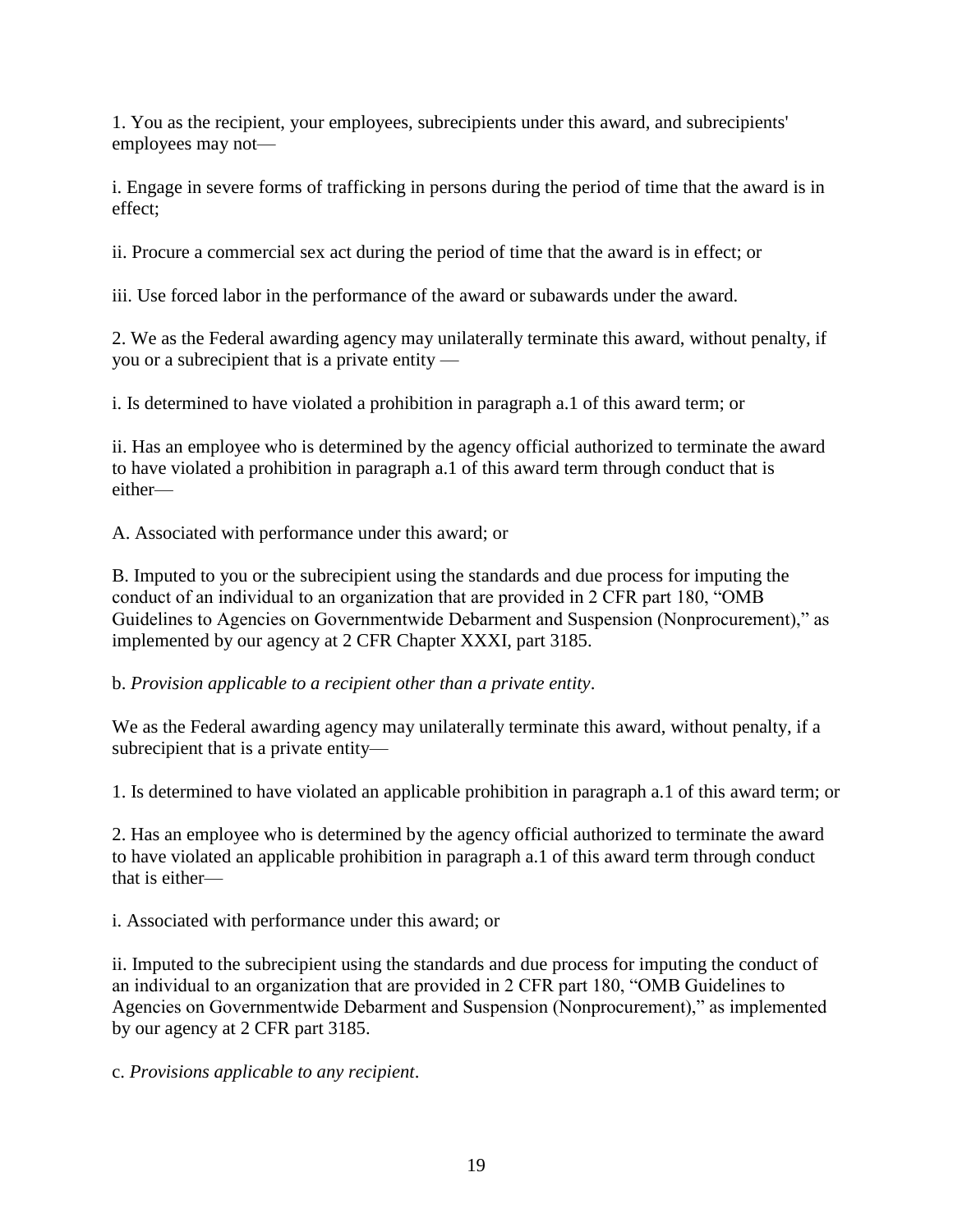1. You must inform us immediately of any information you receive from any source alleging a violation of a prohibition in paragraph a.1 of this award term.

2. Our right to terminate unilaterally that is described in paragraph a.2 or b of this section:

i. Implements section 106(g) of the Trafficking Victims Protection Act of 2000 (TVPA), as amended (22 U.S.C. §7104(g)), and

ii. Is in addition to all other remedies for noncompliance that are available to us under this award.

3. You must include the requirements of paragraph a.1 of this award term in any subaward you make to a private entity.

d. *Definitions*. For purposes of this award term:

1. "Employee" means either:

i. An individual employed by you or a subrecipient who is engaged in the performance of the project or program under this award; or

ii. Another person engaged in the performance of the project or program under this award and not compensated by you including, but not limited to, a volunteer or individual whose services are contributed by a third party as an in-kind contribution toward cost sharing or matching requirements.

2. "Forced labor" means labor obtained by any of the following methods: the recruitment, harboring, transportation, provision, or obtaining of a person for labor or services, through the use of force, fraud, or coercion for the purpose of subjection to involuntary servitude, peonage, debt bondage, or slavery.

3. "Private entity":

i. Means any entity other than a State, local government, Indian tribe, or foreign public entity, as those terms are defined in 2 CFR 175.25.

ii. Includes:

A. A nonprofit organization, including any nonprofit institution of higher education, hospital, or tribal organization other than one included in the definition of Indian tribe at 2 CFR 175.25(b).

B. A for-profit organization.

4. "Severe forms of trafficking in persons," "commercial sex act," and "coercion" have the meanings given at section 103 of the TVPA, as amended (22 U.S.C. §7102).

#### **(e) Federal Debt Status**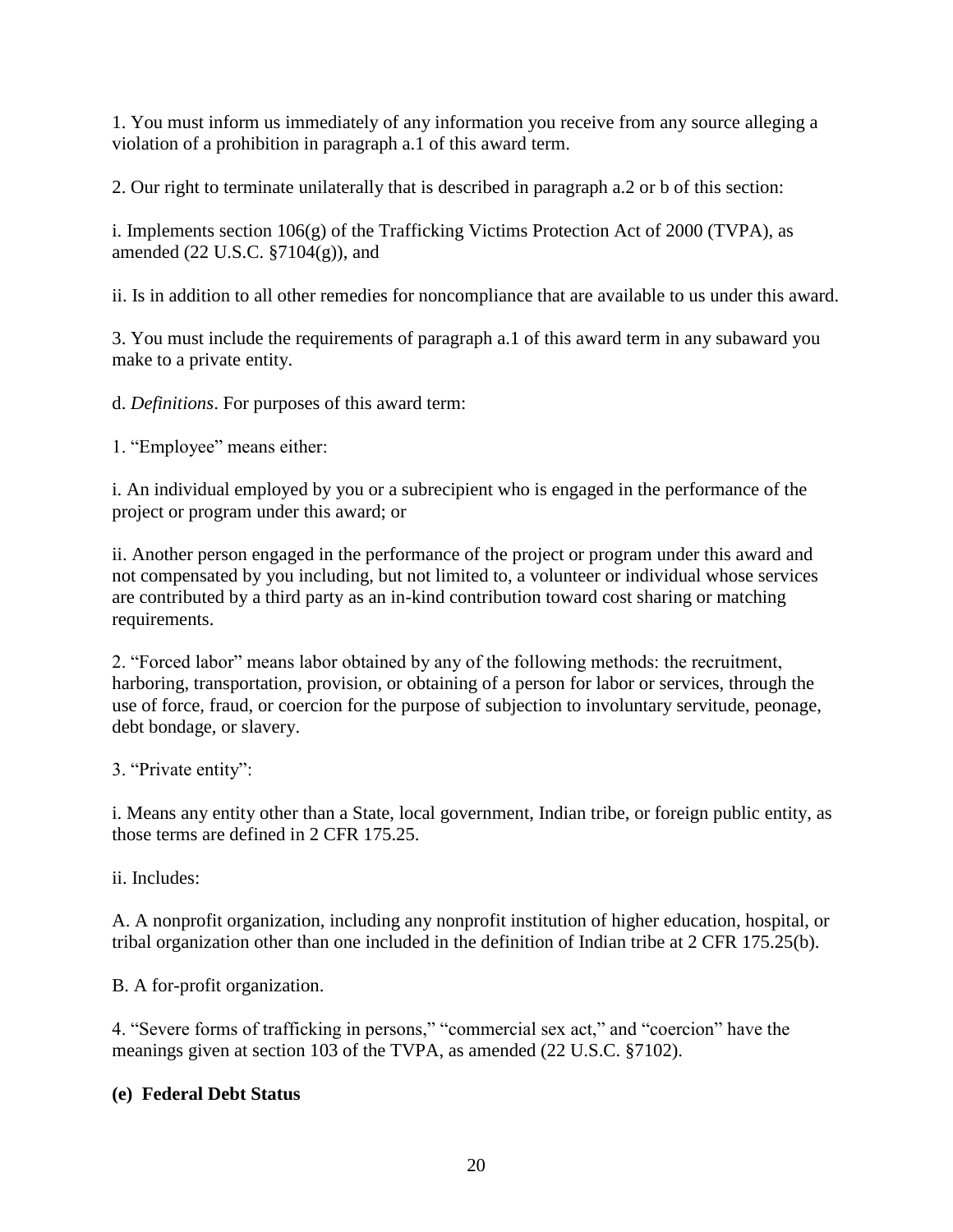The grantee should not be delinquent in the repayment of any Federal debt.

#### **(f) Lobbying**

The grantee may not conduct political lobbying within the Federally-supported project. In addition, the grantee may not use Federal funds for lobbying specifically to obtain awards, extensions, amendments, or other Federal actions. (31 U.S.C. §1352) Certain other lobbying restrictions, such as the following, may also apply:

Lobbying Activities (Applies to Applicants Requesting Funds in Excess of \$100,000) (31 U.S.C. §1352). The following provisions, which were part of the grant application, remain in effect for the award:

- (a) No Federal appropriated funds may be paid, by or on behalf of the grantee, to any person for influencing or attempting to influence an officer or employee of an agency, a Member of Congress, an officer or employee of Congress, or an employee of a Member of Congress in connection with the awarding of any Federal contract, the making of any Federal grant, the making of any Federal loan, the entering into of any cooperative agreement, and the extension, continuation, renewal, amendment, or modification of any Federal contract, grant, loan, or cooperative agreement.
- (b) If any funds other than Federal appropriated funds have been paid or will be paid to any person (other than a regularly employed officer or employee of the applicant, as provided in 31 U.S.C. §1352) for influencing or attempting to influence an officer or employee of any agency, a Member of Congress, an officer or employee of Congress, or an employee of a Member of Congress in connection with this Federal contract, grant, loan, or cooperative agreement, the grantee shall complete and submit Standard Form LLL, "Disclosure of Lobbying Activities," in accordance with its instructions.
- (c) The grantee shall require that the language of the certification be included in the award documents for all subawards at all tiers (including subcontracts, subgrants, and contracts under grants, loans, and cooperative agreements) and that all subrecipients shall certify and disclose accordingly.

In addition, no IMLS grant funds shall be used to pay the salary or expenses of any grant or contract recipient, or agent acting for such recipient, relating to any activity designed to influence legislation or appropriations pending before the Congress or any State legislature. (P.L. 111-117, Division D, Title V General Provisions, sec. 503(b)).

#### **(g) Requirements for Certain Projects**

The grantee must comply with the following requirements if applicable to the project. The grantee should also be aware that additional Federal laws, not listed below, might apply to a particular project and that the grantee is responsible for compliance, as applicable.

#### **Subgrants in IMLS Discretionary Programs**

Discretionary program grantees of the Office of Museum Services (OMS), the Office of Library Services (OLS) and the Office of Policy, Research and Evaluation (OPRE) do not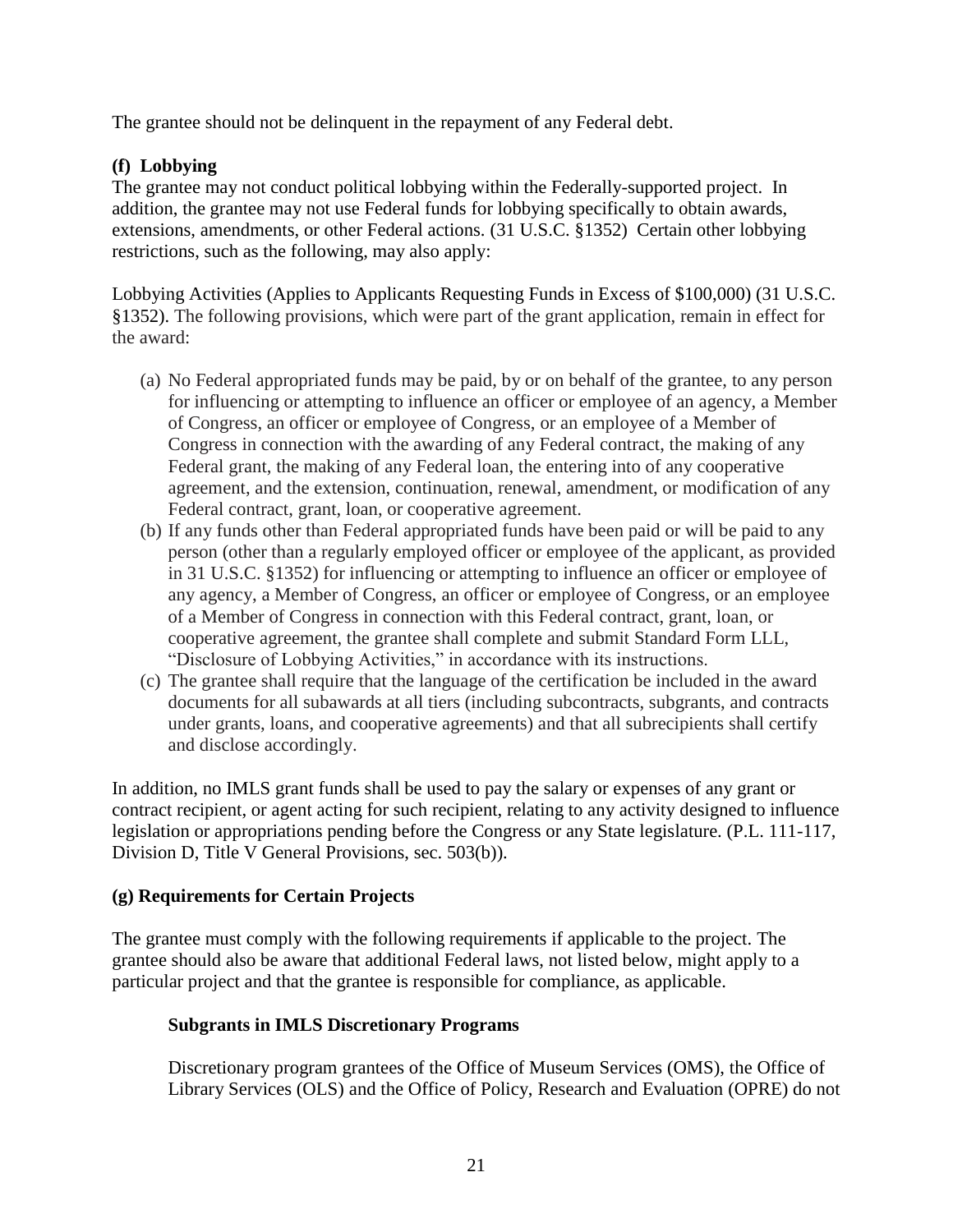have the authority to make a subgrant (re-grant) with funds they have received from IMLS unless expressly authorized by IMLS (45 C.F.R. §1180.55). The OLS State Library Program grantees are subject to different requirements and may make subgrants under certain circumstances (45 C.F.R. §1183.37).

#### **Native American Human Remains and Associated Funerary Objects**

The grantee must comply with the provisions of the Native American Graves Protection and Repatriation Act of 1990 (25 U.S.C. §3001 *et seq.*), which applies to any organization that controls or possesses Native American human remains and associated funerary objects, and which receives federal funding, even for a purpose unrelated to the Act.

#### **Historic Properties**

The grantee must assist the awarding agency (IMLS) in ensuring compliance with Section 106 of the National Historic Preservation Act of 1966, as amended (16 U.S.C. §470f), Executive Order (E.O.) 11593, and the Archaeological and Historic Preservation Act of 1974 (16 U.S.C. §469 *et seq.*).

#### **Environmental Protections**

The project must comply with environmental standards, including the following:

- (a) institution of environmental quality control measures under the National Environmental Policy Act of 1969, as amended (42 U.S.C. §4321 *et seq.*) and E.O. 11514;
- (b) notification of violating facilities pursuant to E.O. 11738;
- (c) protection of wetlands pursuant to E.O. 11990, as amended by E.O. 12608;
- (d) evaluation of flood hazards in floodplains in accordance with E.O. 11988, as amended;
- (e) assurance of project consistency with the approved state management program developed under the Coastal Zone Management Act of 1972, as amended (16 U.S.C. §1451 *et seq.*);
- (f ) conformity of federal actions to State (Clean Air) Implementation Plans under section 176(c) of the Clean Air Act of 1955, as amended (42 U.S.C. §7401 *et seq.*);
- (g) protection of underground sources of drinking water under the Safe Drinking Water Act of 1974, as amended (42 U.S.C. §300f *et seq.*);
- (h) protection of endangered species under the Endangered Species Act of 1973, as amended (16 U.S.C. §1531–1543);
- (i) the Wild and Scenic Rivers Act of 1968, as amended (16 U.S.C. §1271 *et seq.*), related to protecting components or potential components of the national wild and scenic rivers system; and
- (j) the grantee must comply with the flood insurance requirements of the Flood Disaster Protection Act of 1973, as amended (42 U.S.C. §4001 *et seq.*), which requires recipients in a special flood hazard area to participate in the program and to purchase flood insurance if the total cost of insurable construction and acquisition is \$10,000 or more.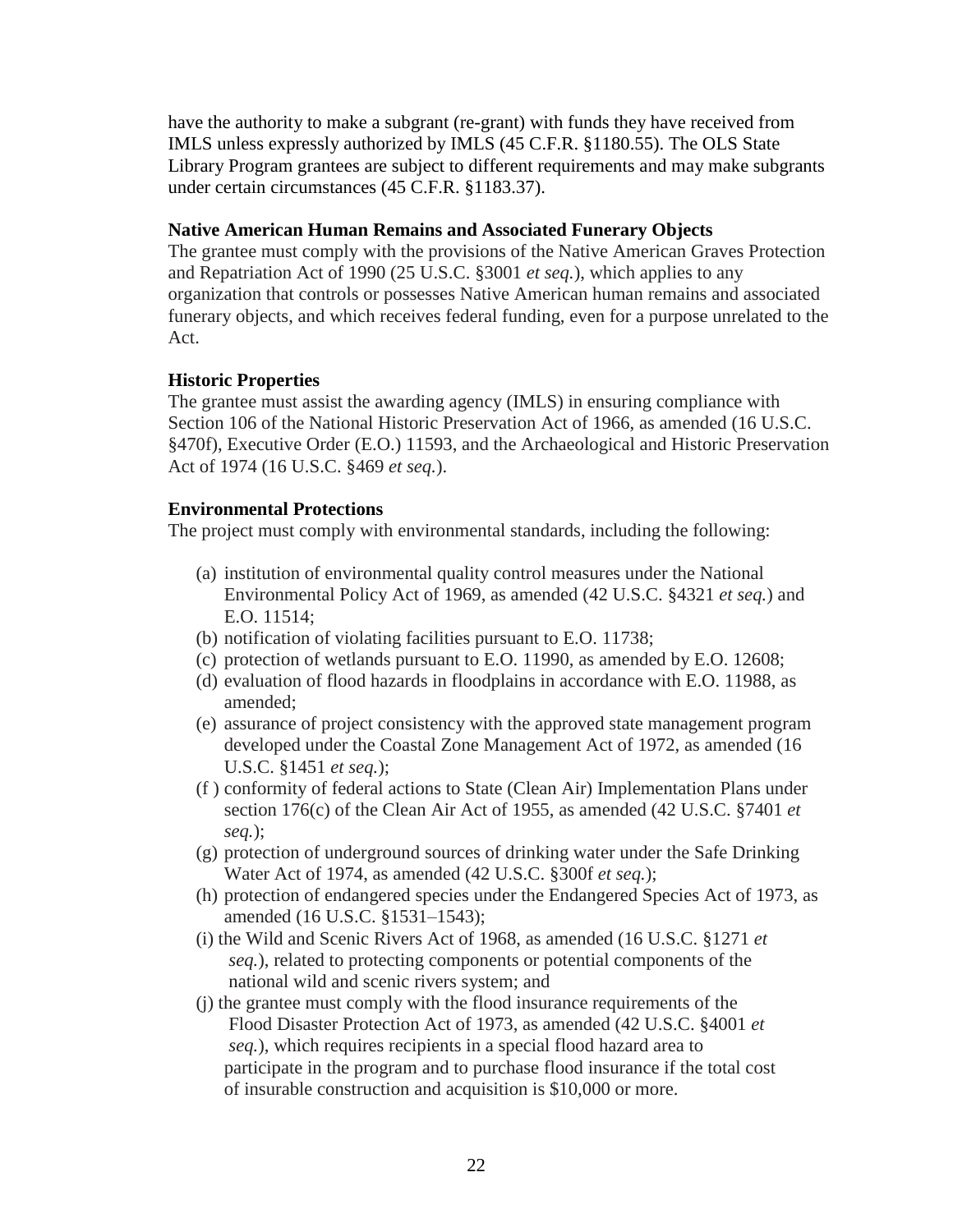#### **Research on Human Subjects**

The grantee must protect the rights and welfare of any human subjects involved in research, development, and related activities that are supported by an IMLS grant award. The grantee must ensure that the project complies with 45 CFR Part 46 regarding the protection of human subjects involved in research, development, and related activities supported by the IMLS award of assistance.

#### **Research on Animal Subjects**

The grantee must ensure that the project complies with the Laboratory Animal Welfare Act of 1966, as amended (7 U.S.C. §2131 *et seq.*) pertaining to the care, handling, and treatment of warm-blooded animals held for research, teaching, or other activities supported by the IMLS award of assistance.

**● ● ●**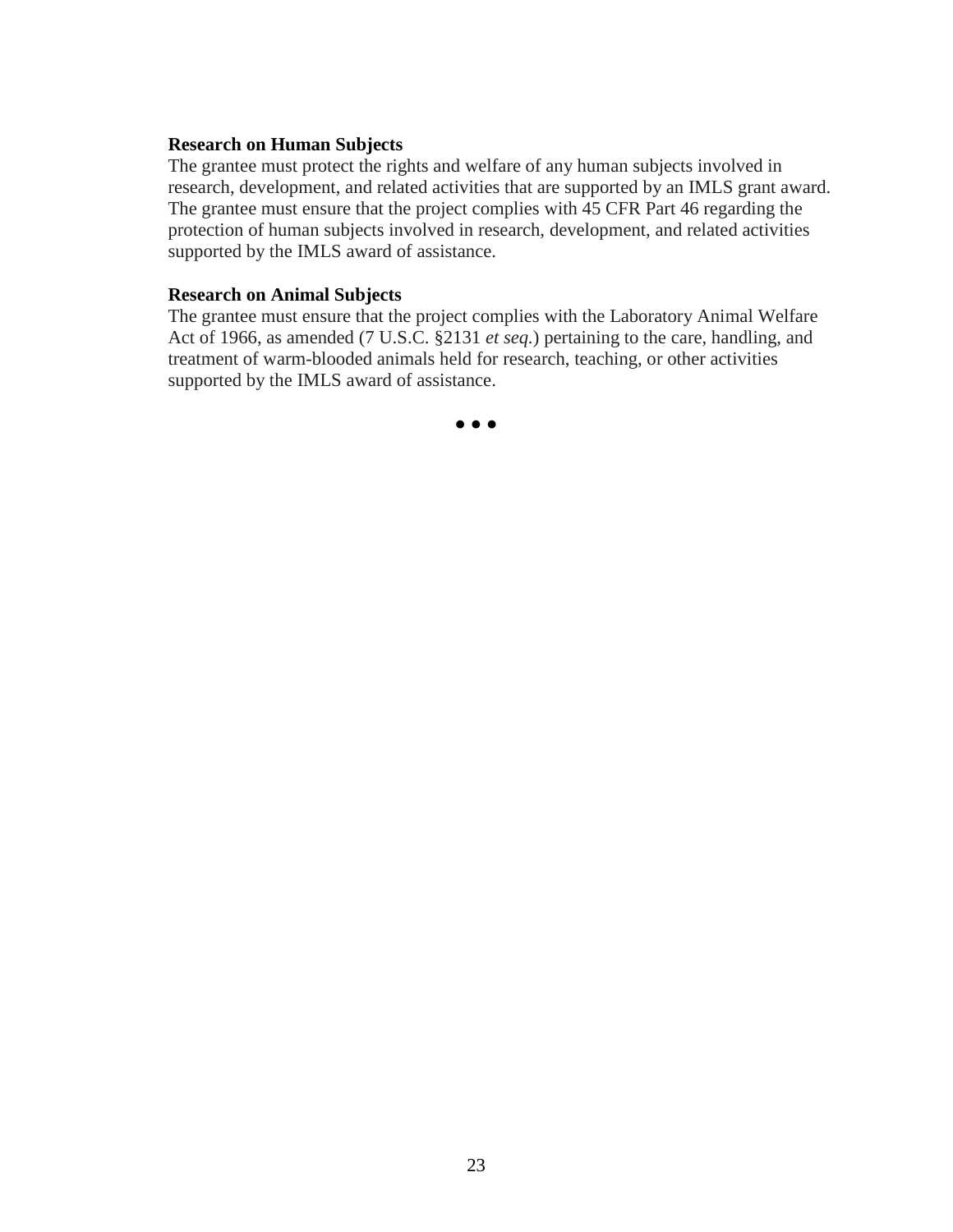### <span id="page-29-0"></span>Appendix A

#### <span id="page-29-1"></span>**1. Procurement Standards**

The grantee is responsible for complying with the procurement standards set forth in 2 CFR Part 215 (for institutions of higher education, hospitals, and other non-profit organizations) and 45 CFR Part 1183 (for State, local, and Indian tribal governments) and, to the extent consistent with such regulations, the standards set forth below.

The standards contained in this section do not relieve the grantee of the contractual responsibilities arising under its contracts. The grantee is the responsible authority, without recourse to IMLS, regarding the settlement and satisfaction of all contractual and administrative issues arising out of procurements entered into in support of a grant or other agreement. This includes disputes, claims, protests of award, source evaluation or other matters of a contractual matter. Matters concerning the violation of a statute are to be referred to such Federal, State, or local authority as may have proper jurisdiction.

When procuring property or services under a grant, the grantee's procurement policies must adhere to the applicable regulations and the standards set forth below. Subrecipients of grant funds are subject to the same policies and procedures as the grantee.

a. The grantee must maintain a system for contract administration that ensures that contractors perform in accordance with the terms, conditions, and specifications of their contracts or purchase orders. Grantees shall evaluate contractor performance and document, as appropriate, whether or not contractors have met the terms, conditions, and specifications of the contract.

b. A written standard of conduct for awarding and administrating contracts shall be maintained by the grantee. No employee, officer, or agent of the grantee shall participate in the selection, award, or administration of a contract supported by Federal funds if a real or apparent conflict of interest would be involved. Such a conflict would arise when any of the following has a financial or other interest in the firm selected for a contract: the employee, officer, or agent; any member of his or her immediate family; his or her partner; or an organization which employs or is about to employ any of the preceding parties.

The officers, employees, and agents of the grantee shall neither solicit nor accept gratuities, favors, or anything of monetary value from contractors, or parties to subagreements. However, the grantee may set standards governing when the financial interest is not substantial or the gift is an unsolicited item of nominal value. The standards of conduct shall provide for disciplinary actions to be applied for violations of such standards by officers, employees, or agents of the grantee.

c. All procurement transactions shall be conducted in a manner to provide, to the maximum extent practical, open and free competition. The grantee should be alert to organizational conflicts of interest or noncompetitive practices among contractors that may restrict or eliminate competition.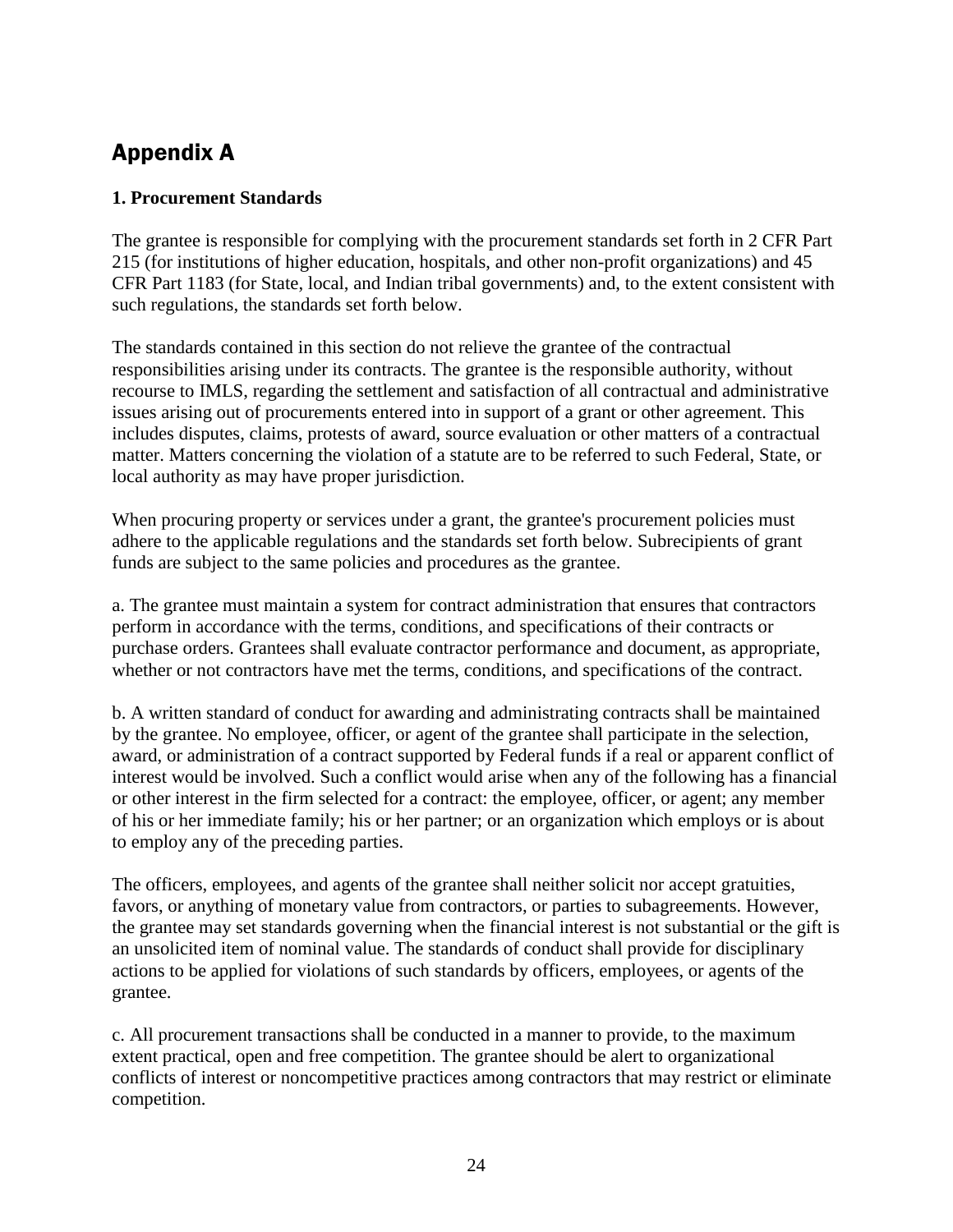d. All grantees shall establish written procurement procedures that meet the requirements set forth in applicable statutes, regulations, and related laws, and in this Appendix.

#### <span id="page-30-0"></span>**2. Contract Provisions**

The following section also contains the types of provisions that **must be included in IMLSfunded grantee procurement contracts** when applicable and consistent with applicable law. Please note that the Contract Provisions below are given for general guidance; the grantee should follow the **specific** regulations and provisions that correspond to the grantee's organizational identity (e.g. 2 CFR Part 215 for institutions of higher education, hospitals, and nonprofit organizations or 45 CFR Part 1183 for State, local, and Indian tribal governments) and other law, as applicable.

a. Grantee contracts must provide for:

- (1) Administrative, contractual, or legal remedies in instances where contractors violate or breach contract terms, and such remedial actions as may be appropriate.
- (2) Termination by the grantee, including the manner by which it will be effected and the basis for settlement.
- (3) Access by the grantee, IMLS, the Comptroller General of the United States, or any other duly authorized representatives to any books, documents, papers, and records of the contractor which are directly pertinent to that specific contract for the purpose of making audit, examination, excerpts, and transcriptions.
- b. Contracts shall contain the following provisions as applicable:
	- (1) Equal Employment Opportunity
	- (2) Copeland "Anti-Kickback" Act
	- (3) Contract Work Hours and Safety Standards Act
	- (4) Clean Air Act
	- (5)Rights to Inventions and Materials Generated Under a Contract or Agreement (Contracts or agreements for the performance of experimental, developmental, or research work shall provide for the rights of the Government and the recipient in any resulting invention in accordance with 37 CFR Part 401 and any implementing regulations issued by the awarding agency.)
	- (6) Federal Water Pollution Control Act (33 U.S.C. §1251 et seq.), as amended
	- (7) Byrd Anti-Lobbying Amendment (31 U.S.C. §1352)
	- (8) Debarment and Suspension (E.O. 12549 and 12689)

No contracts shall be made to parties listed on the Lists of Parties Excluded From Federal Procurement or Nonprocurement Programs (EPLS) in accordance with Executive Orders 12549 and 12689. These lists contain the names of contractors debarred, suspended, or proposed for debarment by agencies, and contractors declared ineligible under other statutory or regulatory authority other than Executive Order 12549.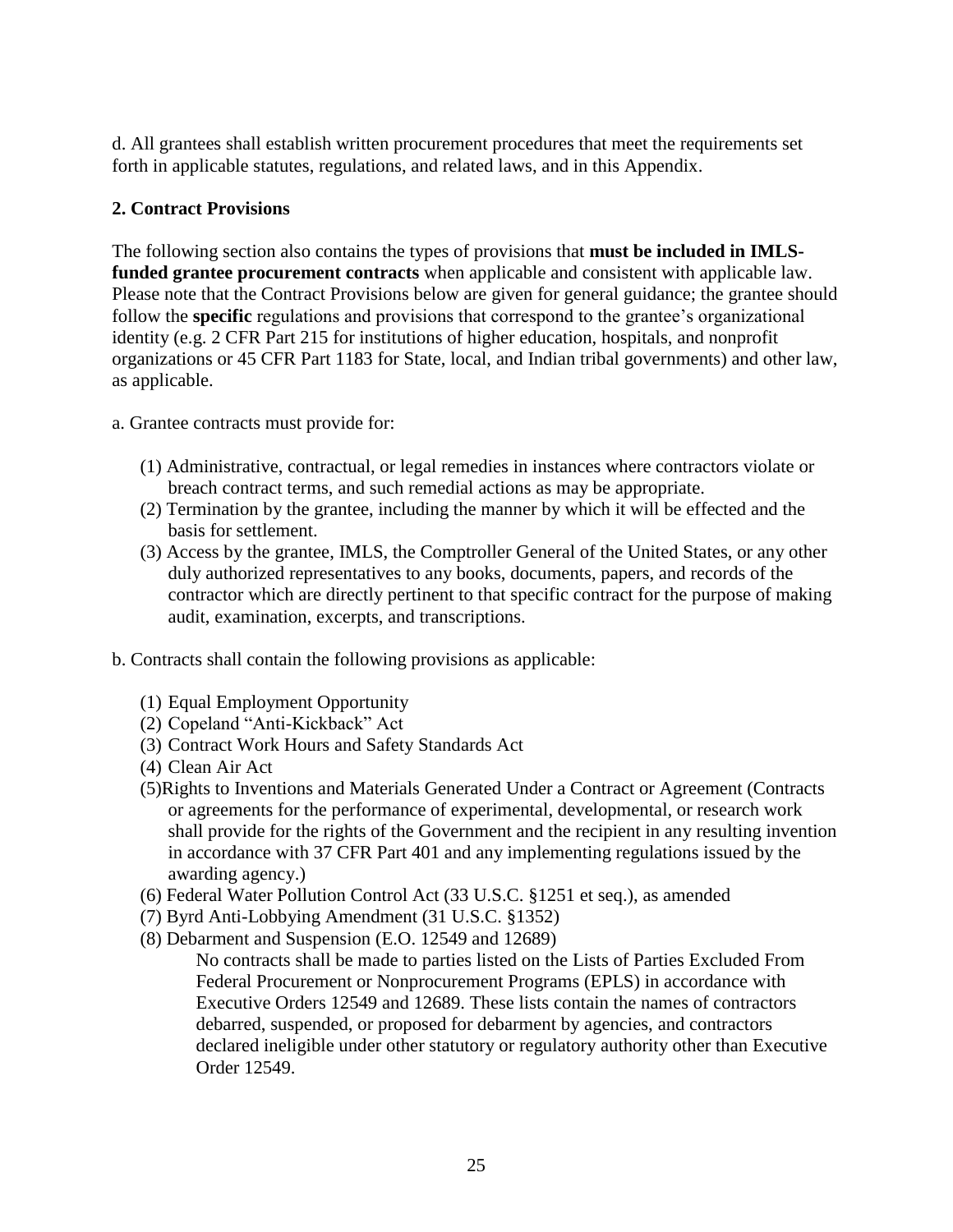Under certain circumstances, grantees are required to obtain a certification regarding debarment and suspension from subrecipients and from parties with whom they contract for goods or services.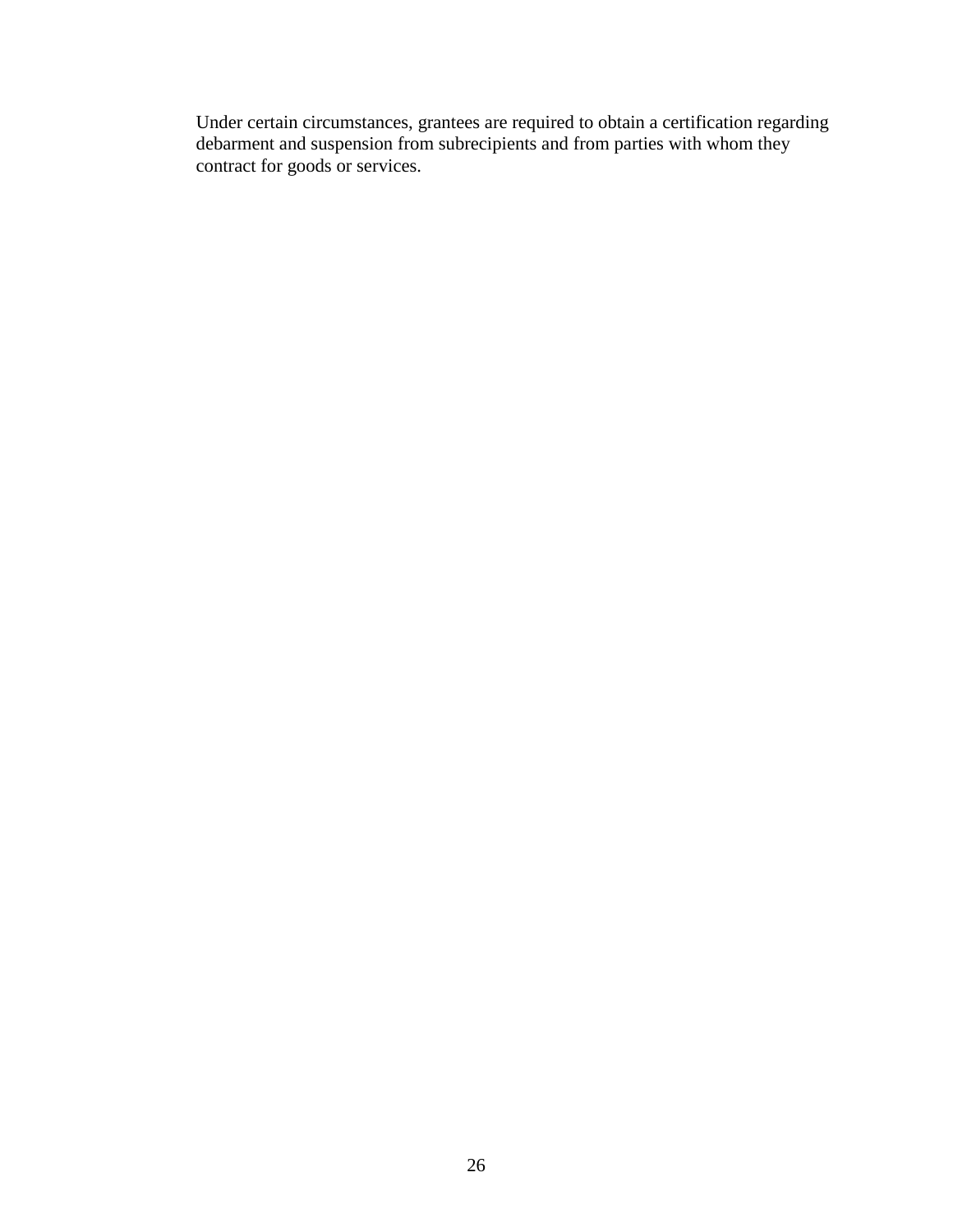### <span id="page-32-0"></span>Appendix B

#### <span id="page-32-1"></span>**Use of U.S.-Flag Air Carriers**

All air travel funded by IMLS must be on U.S.-flag air carriers or under a code-sharing arrangement with a U.S.-flag air carrier, unless otherwise permitted by law. The fact that comparable service provided by a foreign-flag carrier is less expensive, more convenient, or can be paid for with excess foreign currency is not sufficient justification for using a foreign flag carrier that does not have a code-sharing arrangement with a U.S. flag air carrier.

The following **general rules** apply unless their application would result in the first or last leg of travel from or to the U.S. being performed by a foreign-flag air carrier:

(a) a U.S.-flag air carrier shall be used to destination or, in the absence of direct or through service, to the farthest interchange point on a usually traveled route.

(b) if a U.S.-flag air carrier does not serve an origin or interchange point, a foreign-flag air carrier shall be used only to the nearest interchange point on a usually traveled route to connect with a U.S. flag air carrier.

(c) a U.S.-flag air carrier involuntarily reroutes the traveler via a foreign-flag air carrier, the foreign-flag air carrier may be used notwithstanding the availability of alternative U.S.-flag air carrier service.

Use of Foreign-Flag Air Carriers

#### 1. Travel To and From the U.S.

Use of a foreign-flag air carrier is permissible if:

(a) the airport abroad is the traveler's origin or destination airport, and use of U.S.-flag air carrier service would extend the time in a travel status by at least 24 hours more than travel by a foreign-flag air carrier; or

(b) the airport abroad is an interchange point, and use of U.S.-flag air carrier service would increase the number of aircraft changes the traveler must make outside of the U.S. by 2 or more, would require the traveler to wait four hours or more to make connections at that point, or would extend the time in a travel status by at least six hours more than travel by a foreign-flag air carrier.

#### 2. Travel Between Points Outside the U.S.

Use of a foreign-flag air carrier is permissible if:

(a) travel by a foreign-flag air carrier would eliminate two or more aircraft changes en route; (b) travel by a U.S.-flag air carrier would require a connecting time of four hours or more at an overseas interchange point; or

(c) the travel is not part of the trip to or from the U.S., and use of a U.S.-flag air carrier would extend the time in a travel status by at least six hours more than travel by a foreign-flag air carrier.

#### 3. Short Distance Travel